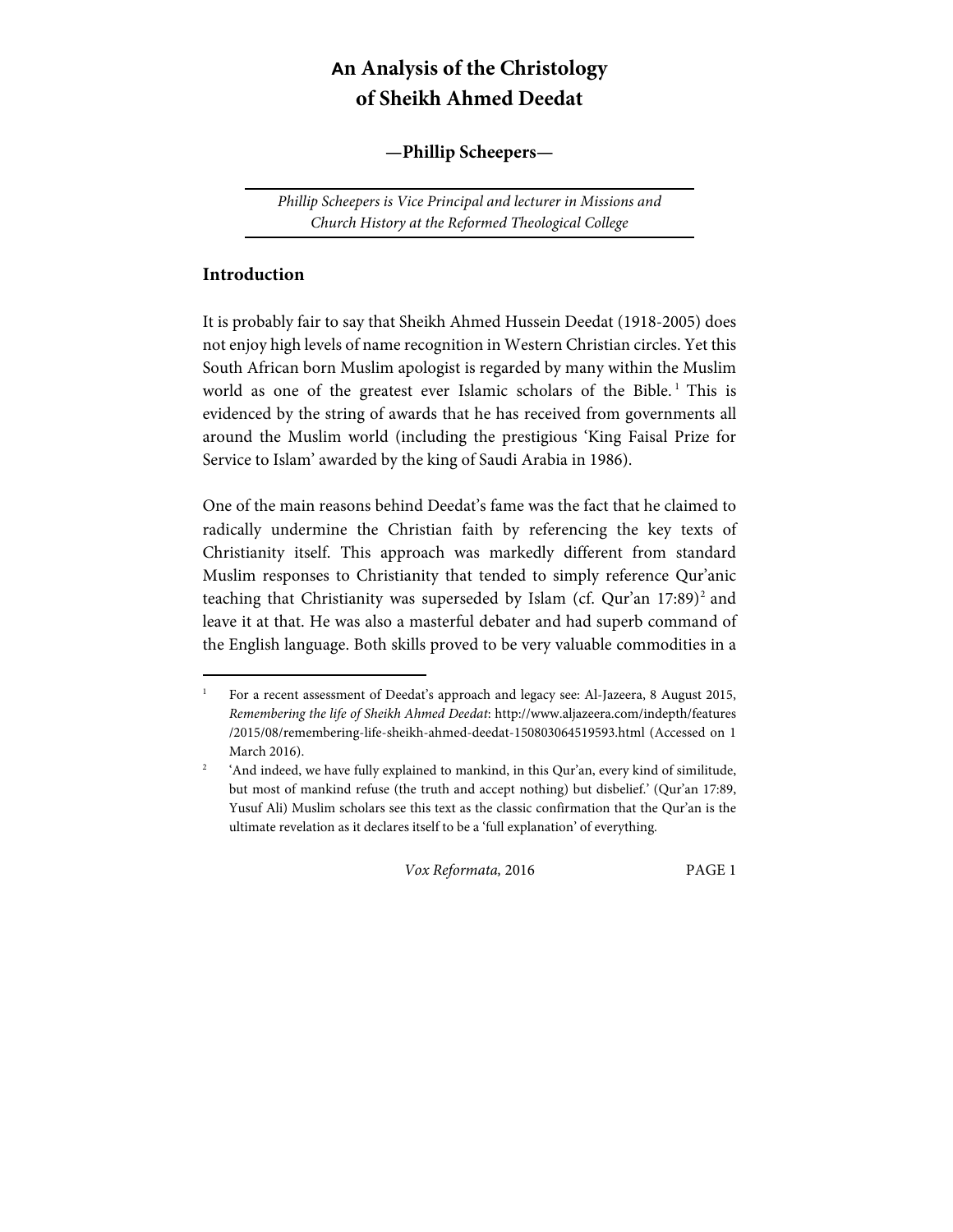time of aggressive efforts to expand awareness of Islam on the world stage. As Brian Larkin notes: 'His knowledge of English, his skill at debating, and his mastery of other scriptures endeared him to the millions who have seen his videos or read his tracts, millions of which are sent free of charge all over the world. Deedat's source of authority, then, is an unusual one, drawing on the mastery of Christian rather than Muslim texts and his skill at English rather than Arabic.'3

While some Muslim leaders felt quite uncomfortable with Deedat's ultraaggressive approach many others hailed it as the best way forward in convincing Christians to abandon their faith and accept Islam. His books and lectures have therefore been translated into a wide variety of languages and can still be found in mosques and Muslim bookshops all over the world.

While Sheikh Deedat is obviously no longer with us, it is fair to say that his basic approach and key arguments have long outlived him. In addition to the continuing appeal of his books high-profile modern day Islamic apologists like Zakir Naik<sup>4</sup> and Shabir Ally<sup>5</sup> cite Deedat as a major influence and often employ arguments first pioneered by him.

Since Deedat's ideas are very much alive and well in the Muslim world it is vitally important that Christians who are called to share 'the hope within them' (cf. 1 Peter 3:15) with Muslim people familiarise themselves with his thinking.

1

PAGE 2 Vox Reformata, 2016

<sup>3</sup> Brian Larkin, 'Ahmed Deedat and the Form of Islamic Evangelism' in Social Text 96 (Duke University Press, Fall 2008), 105.

<sup>4</sup> Indian medical doctor Zakir Naik is perhaps the best known Muslim apologist in the world today. This is evidenced in the massive following that he enjoys on Youtube. He freely acknowledges the influence of Deedat on both his arguments and methodology. See for example: Zakir Naik, 6 August 2010, Who is Ahmed Deedat? https://www.youtube.com /watch?v=EGzQA9xyV8c (Accessed on 1 March 2016).

<sup>5</sup> Shabir Ally is a Canadian Muslim apologist with a very wide following in the West. He has engaged in debates with William Lane Craig, John Dominic Crossan and James White. While Naik (see above) took up Deedat's mantle in Asia it is often claimed that Ally did so in the West. See for example: The Muslim Debate Initiative, 15 November 2012, Meet Dr Shabir Ally: http://thedebateinitiative.com/2012/11/15/meet-dr-shabir-ally/ (Accessed on 1 March 2015).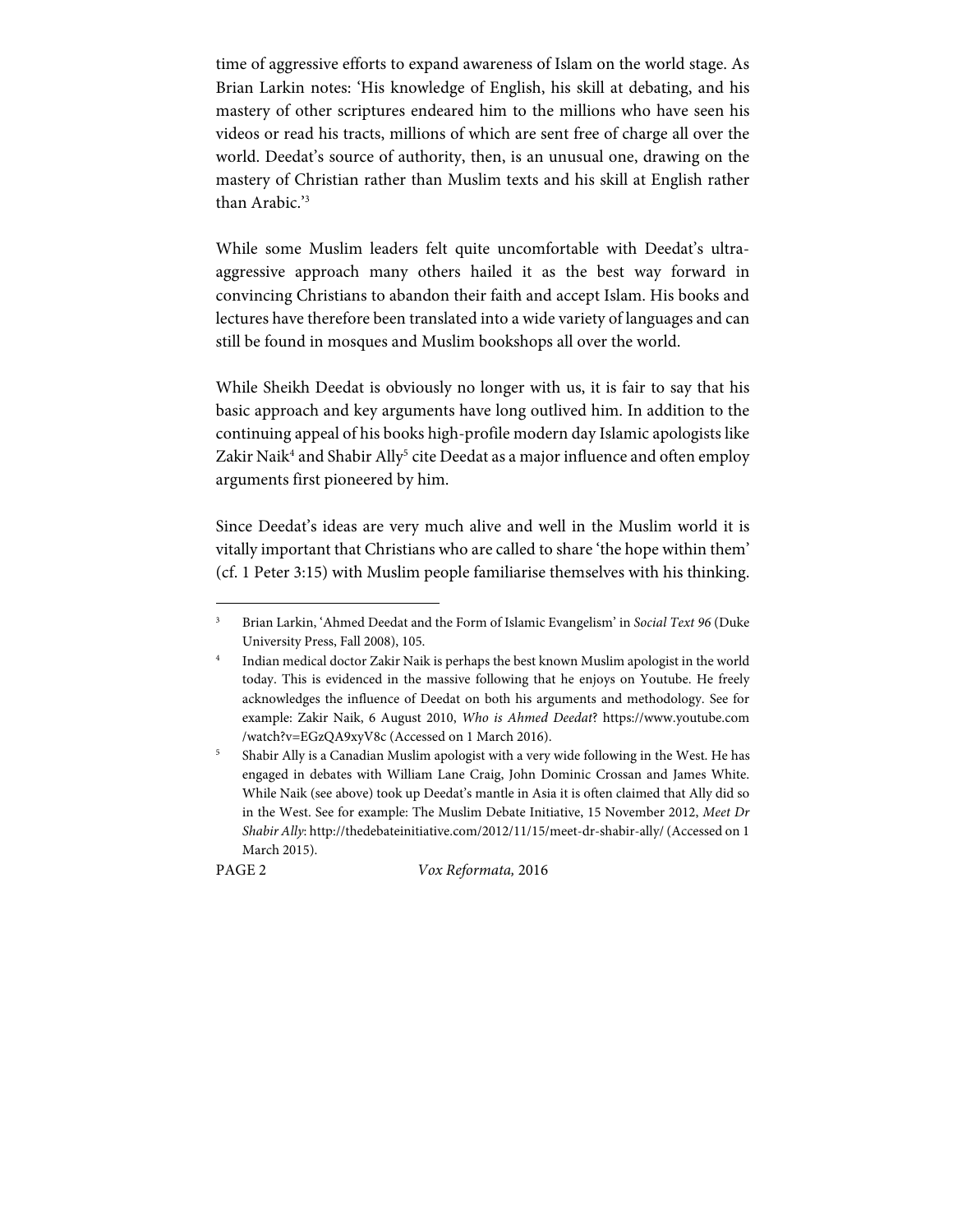Nowhere is this more critical than in the area of Christology. Not only because this represents Deedat's major area of attack against the Christian faith but also because a proper understanding of the nature, life and ministry of Christ should be at the heart of our understanding of the Gospel. Wherever a distorted Christology is proclaimed we should, therefore, stand ready to offer Biblical insights that can correct this.

The purpose of this article is to present a systemisation of Deedat's positions on the life, ministry and nature of Jesus. In the process it will become clear that he not only diverges from Biblical data but also in some cases (e.g. his views on the crucifixion) from orthodox Muslim positions. In fact, it could be argued that his idiosyncratic interpretation of key Biblical texts created a new Islamic Christological 'orthodoxy' that is being widely disseminated by several high profile Muslim apologists who followed in his wake.

In order to understand Deedat's approach it would be useful to have a brief look at his background. After this our attention will turn to a discussion of his Christology as presented in his books. The article will conclude with a brief discussion of possible Christian responses to Deedat's arguments.

### **Ahmed Deedat: A Brief Biography**

Ahmed Hussain Deedat was born in 1918 in the Surat district of the Indian province (now state) of Gujarat to a devout Muslim family. In 1927 he left India to join his father who was working in the South African city of Durban. Upon arriving in South Africa he immediately started to go to school but financial problems forced him to abandon his schooling before completing Year 12. After school he went to work as a shop assistant on the Natal South Coast.<sup>6</sup> Certain events here would profoundly influence the course of his life. Deedat would later write that the shop was located near a Christian seminary and he had regular contact with some of the students who studied there. One of the students regularly spoke with Deedat about accepting Christianity. It seems

 $\overline{a}$ 

Vox Reformata, 2016 PAGE 3 6 Arabia–The Islamic World Review, 1986, Ahmed Deedat: A Scholar for the People, 11.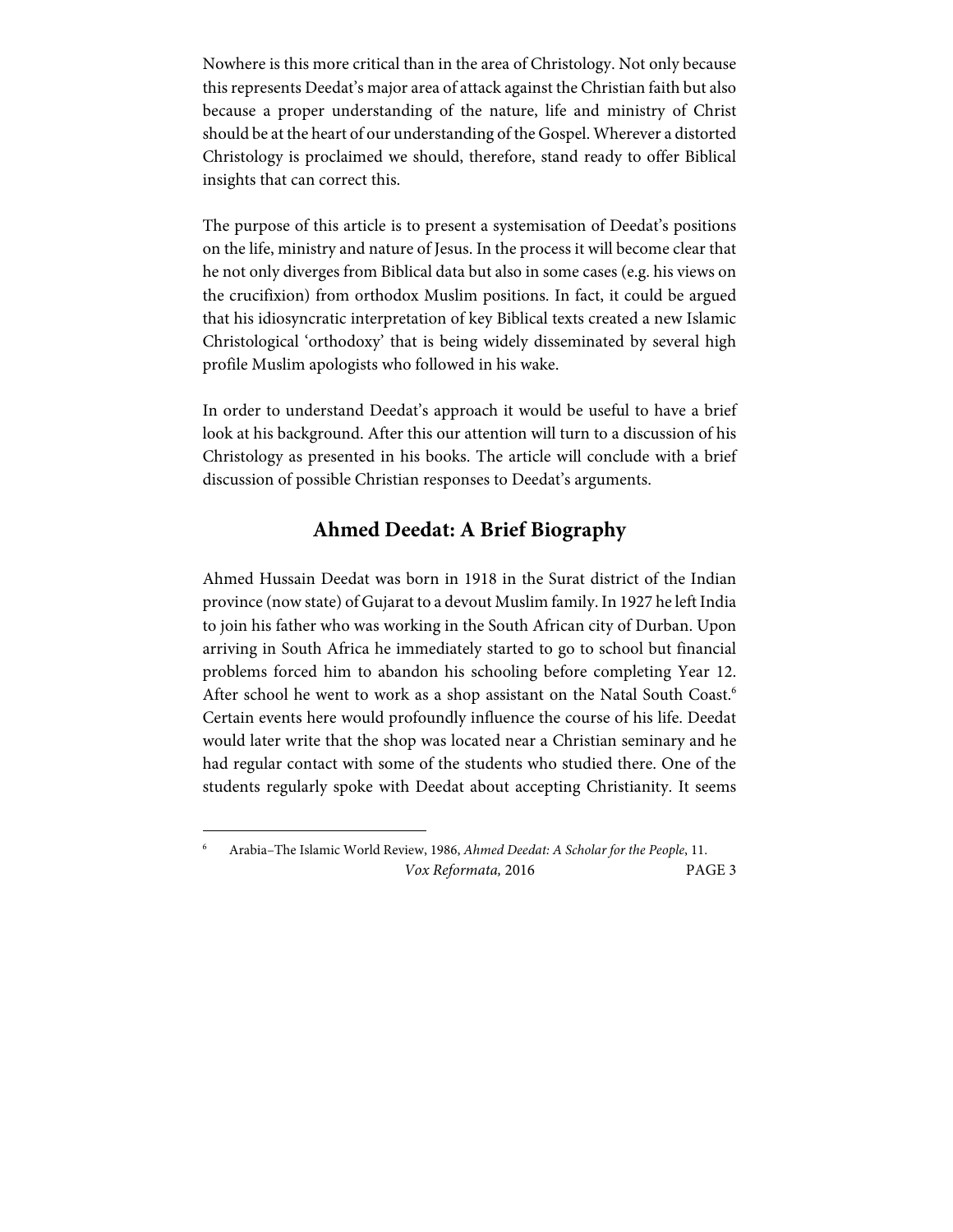that his main approach in trying to convert Deedat was to criticise the Qur'an and aspects of Muslim tradition. This greatly agitated the young Deedat but he was at a loss how to respond. An authorised biography of Deedat describes his reaction as follows: 'The incessant insults that the trainee missionaries hurled against Islam during their brief visits to the store infused a stubborn desire within the young man to counteract their false propaganda."

One day while he was cleaning out the bookcase of the shop owner, who was also a Muslim, he came across a book with the title Izrahul-Haq ('Truth Revealed'). This was written by an anonymous Indian sheik in response to British missionary efforts. According to Deedat this book changed his life. In it he found answers to many of the questions that the young seminarian was asking him. The idea of setting up debates between different religions that was advocated in this work also greatly appealed to him. He went out and purchased his first Bible and immersed himself in its pages. This was not for the purpose of drawing religious inspiration from it, but to equip himself to use the Bible as a tool to attack Christianity itself.

Deedat gained quite a bit of influence through his rather aggressive approach and in 1958 he left his job as a salesman to start the Islamic Propagation Centre in the Durban city centre. This was the beginning of a long career as a Muslim apologist with the specific focus of attempting to influence Christians to renounce Christianity in favour of Islam. What made his approach unique was the fact that he attempted to use the Bible in his efforts.<sup>8</sup> It is fair to say that most Muslim apologists up to this point more or less ignored the Bible and instead focused mainly on positive aspects of Islam. Deedat, on the other hand, went on the offensive by claiming to find many errors, inconsistencies and objectionable doctrines in the pages of the Christian Bible.

1

PAGE 4 Vox Reformata, 2016

<sup>7</sup> Ahmad Deedat, The Choice: Islam or Christianity? (Durban: Islamic Propagation Centre International, 1993), 2.

<sup>8</sup> Deedat's debates were often introduced with the words: 'The unique fact about this debate will be that both speakers will use the Bible to prove their point.' See for example: Durban Daily News, 29 August 1981, 6000 Attend Major Debate on Crucifixion.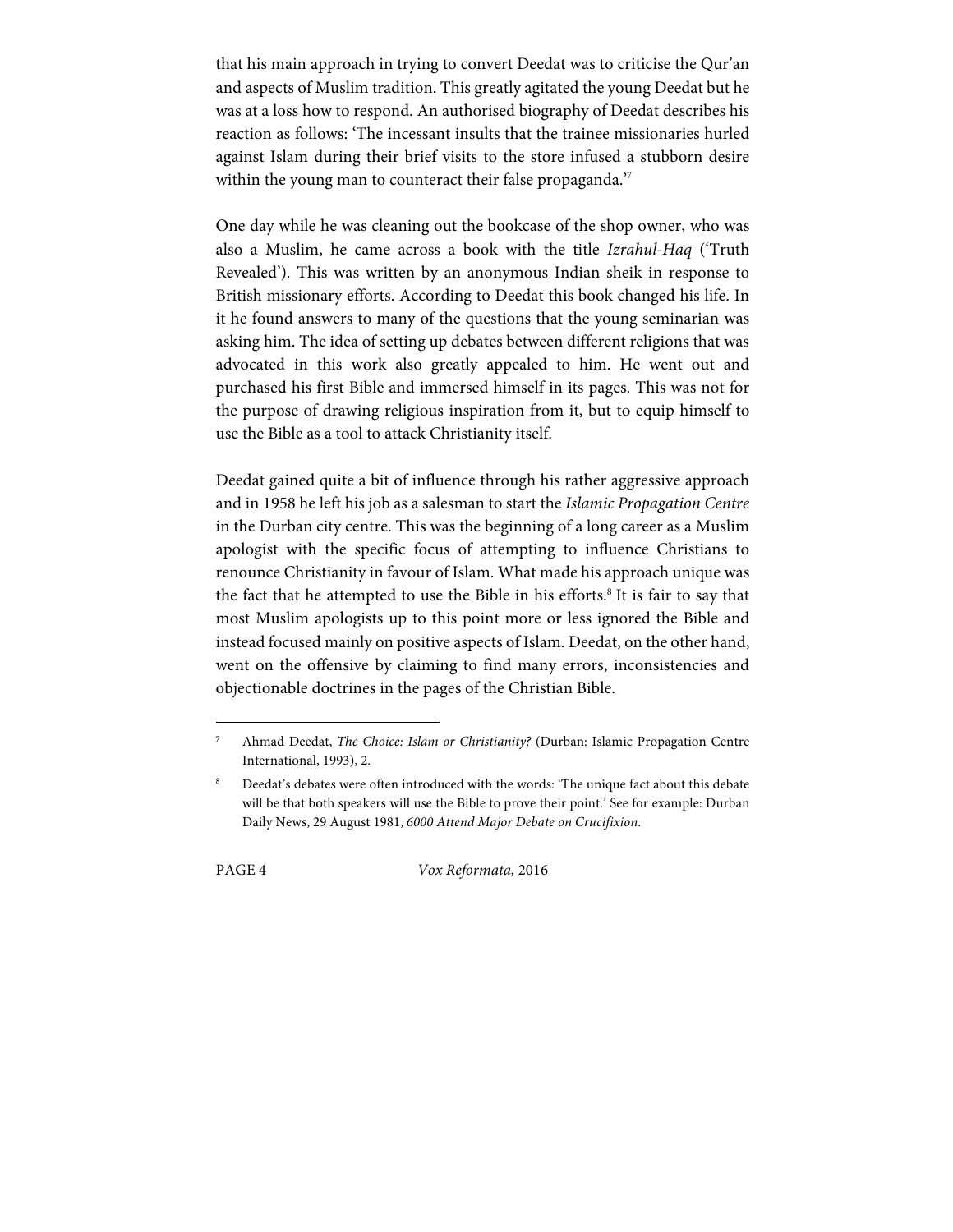An important strategy followed by Deedat, and also a major reason for his fame, was the fact that he organised debates with high-profile Christians on issues like Christology and the inspiration of the Bible. Two of the most famous of these debates was one with Dr Josh McDowell ('Was Christ Crucified?')<sup>9</sup> and another in 1986 with the well-known Pentecostal televangelist Jimmy Swaggart ('Is the Bible God's Word?').10

Deedat's debates drew worldwide attention and he is to this day one of the only religious figures who managed to fill both the Royal Albert Hall (London) and Madison Square Garden (New York). His organisation the Islamic Propagation Centre International (the 'International' was added later to reflect his growing reach) used the money that flowed in because of Deedat's activities to engage in several high profile campaigns including the erection of prominent billboards, television advertisements and Qur'an giveaways. In addition to this the Islamic Propagation Centre International put out a steady stream of publications. Most of these were short booklets authored by Deedat in which aspects of Christianity were vehemently attacked.

Despite his worldwide success life was not all plain sailing for Deedat. Many Muslims felt deeply uncomfortable with his aggressive approach, claiming (with some justice) that it alienated the very constituency he was supposedly trying to reach.<sup>11</sup> Others questioned aspects of his theology with some Muslim leaders going as far as claiming that his positions deviated from orthodox Muslim teaching. Such claims led to several protracted pamphlet wars between Deedat and other Muslim leaders.<sup>12</sup>

Mr Deedat suffered a debilitating stroke in 1996 and died in 2005. He is buried in Verulam, Kwazulu-Natal not far from where he had those first encounters

 $\overline{a}$ 

<sup>9</sup> Durban Daily News, 29 August 1981, 6000 Attend Major Debate on Crucifixion.

<sup>&</sup>lt;sup>10</sup> The Leader, 28 November 1986, Deedat's R10 000 NGK Challenge.

<sup>&</sup>lt;sup>11</sup> See for example: The Muslim Digest, July-September 1994, Christian pastors responds to Deedat after objectionable booklet 'Combat Kit'. Durban.

<sup>&</sup>lt;sup>12</sup> See for example: Muhammad Makki in The Muslim Digest (1979:1), Unfair to insult Muslim community for actions of individuals and organizations (Durban, 1979).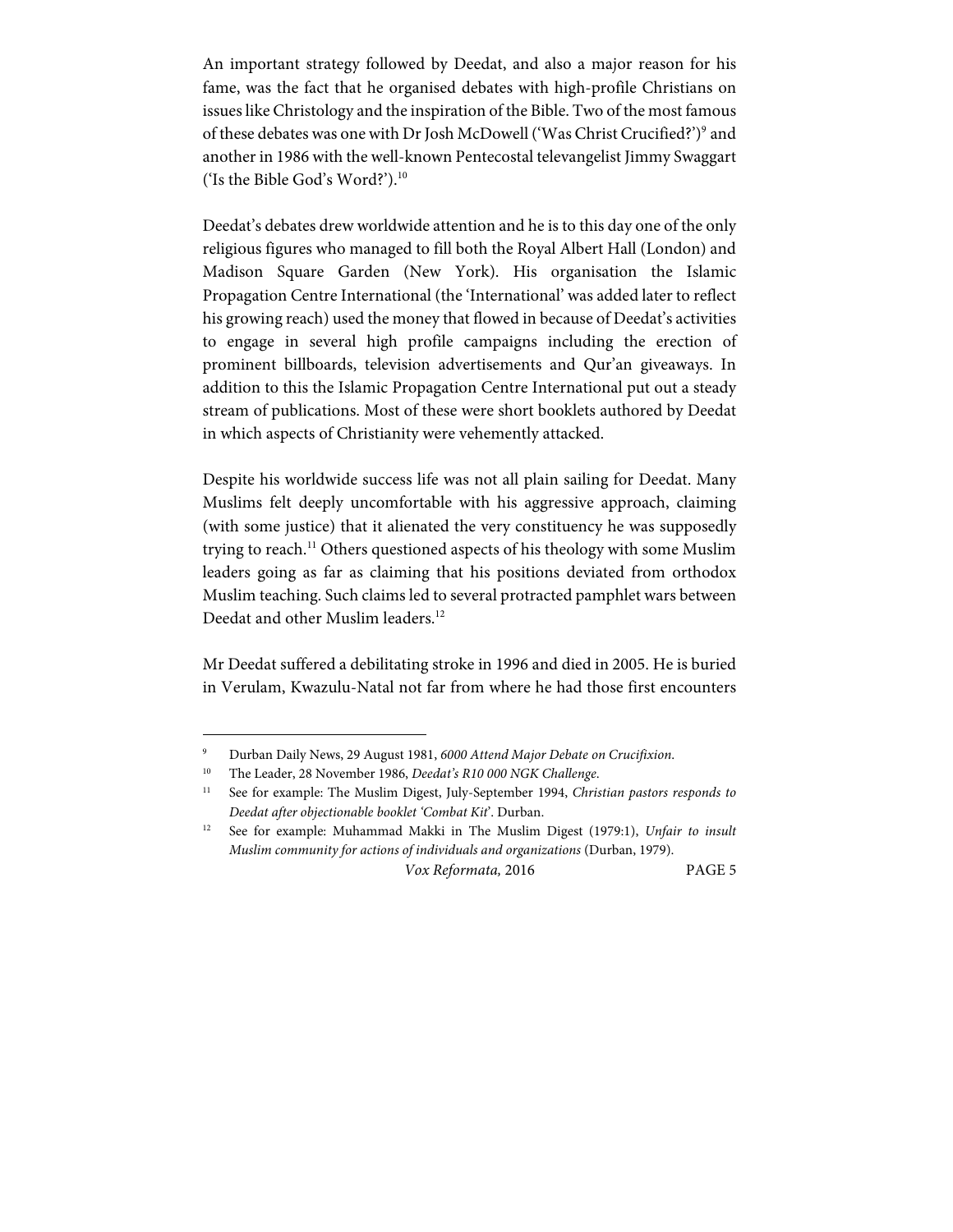with the Christian students that so profoundly influenced the course of his life. He is still remembered by many Muslims as one of the most successful and high profile voices in spreading the message of Islam in Christian contexts. His work also continues to influence several high-profile Muslim apologists.

## **An Analysis of Deedat's Christology**

The primary sources for the reconstruction of Mr Deedat's Christology are obviously his books. There are several titles in which he directly addresses the issue of the identity, nature and ministry of Christ. These include the following: What Was the Sign of Jonah? (1976), <sup>13</sup> Who Moved the Stone? (1977),  $14$ Resurrection or Resuscitation? (1978),<sup>15</sup> Christ in Islam (1983),<sup>16</sup> Crucifixion or Cruci-fiction?  $(1984)$ ,<sup>17</sup> and *The Choice–Islam or Christianity?*  $(1993)$ .<sup>18</sup> The ideas and arguments presented in these books will form the basis of this section while other smaller works of Mr Deedat will also be consulted as needed.

One of the first things that strikes the reader in analysing Deedat's Christology is his consistent claim that Muslims are the true followers of Jesus. This obviously means that in his mind Christians have a distorted view of Christ and explains the very strong polemical, some would say aggressive, tone in most of his works. Before we focus on some of the very strong denials of Christian doctrine that we find in Deedat's works it might be good to briefly consider what he positively affirms about Jesus. One of his most succinct statements in this regard was the following:

1

PAGE 6 Vox Reformata, 2016

<sup>&</sup>lt;sup>13</sup> Ahmad Deedat, *What Was the Sign of Jonah*? (Durban: Islamic Propagation Centre, 1976).

<sup>&</sup>lt;sup>14</sup> Ahmad Deedat, Who Moved the Stone? (Durban: Islamic Propagation Centre, 1977).

<sup>&</sup>lt;sup>15</sup> Ahmad Deedat, Resurrection or Resuscitation? (Durban: Islamic Propagation Centre, 1978).

<sup>&</sup>lt;sup>16</sup> Ahmad Deedat, Christ in Islam (Durban: Islamic Propagation Centre International, 1983).

<sup>&</sup>lt;sup>17</sup> Ahmad Deedat, Crucifixion or Cruci-fiction? (Durban: Islamic Propagation Centre, 1984).

<sup>&</sup>lt;sup>18</sup> Ahmad Deedat, *The Choice-Islam or Christianity?* (Durban: Islamic Propagation Centre, 1993).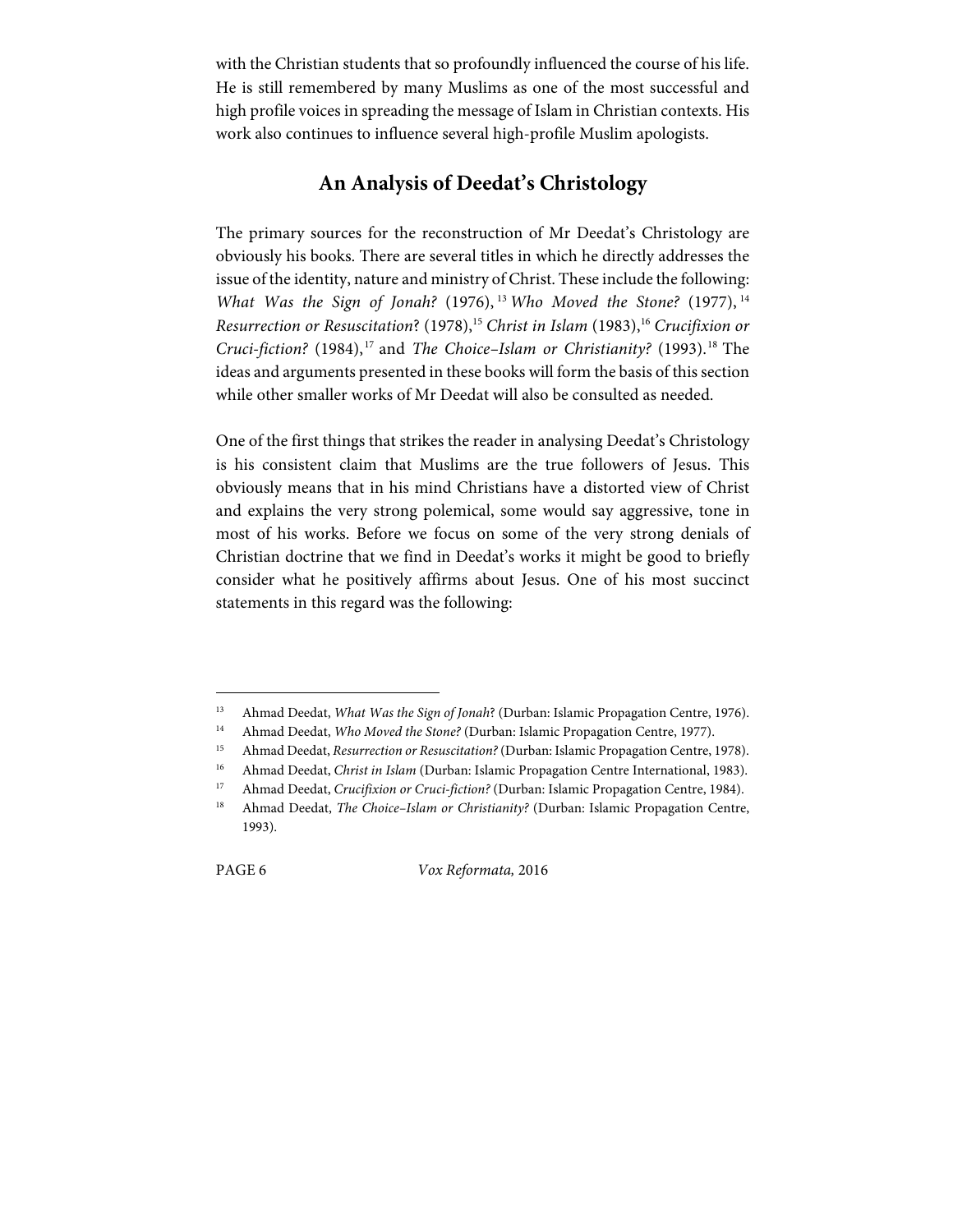We Muslims believe that Jesus was the mightiest of the messengers, that he was the Christ, was born miraculously without any male intervention (which many modern-day Christians deny), that he gave life to the dead by God's permission, and healed those born blind by God's permission. In fact a Muslim is not a Muslim if he does not believe in Jesus!<sup>19</sup>

Let us now turn to Deedat's views on specific aspects of the life, ministry and nature of Jesus.

## **The Birth of Christ**

Deedat's discussion of the birth of Jesus closely follows Chapters 13 and 19 of the Qur'an. It is interesting to note that the birth narratives in these chapters have several similarities with those found in the Gospels. The virgin birth is, for example, strongly emphasised. However, in his treatment of the birth narratives Deedat diverges from orthodox Christian teaching in three important ways. These are: (1) His emphasis on the role of Mary 2) An emphasis on the 'createdness' of Jesus and (3) A strong focus on the exact nature of Christ's conception. Let us look at these emphases in turn:

#### **Emphasis on the Role of Mary**

 $\overline{a}$ 

Deedat often made the claim that Islam provides Mary with a much more honourable position than is the case in Christianity. He points to the fact that there is an entire chapter in the Qur'an that carries her name (Chapter 19 known as 'Sura Maryam' or 'Mary's Chapter') while there is not a single book in the Bible that carries her name, or even the name of Jesus. The fact is, however, that the picture of Mary presented by Deedat (and also by implication the Qur'an) differs markedly from what we find in the text of the Bible.

Ahmad Deedat, Crucifixion or Cruci-fiction? (Durban: Islamic Propagation Centre International, 1983), 2.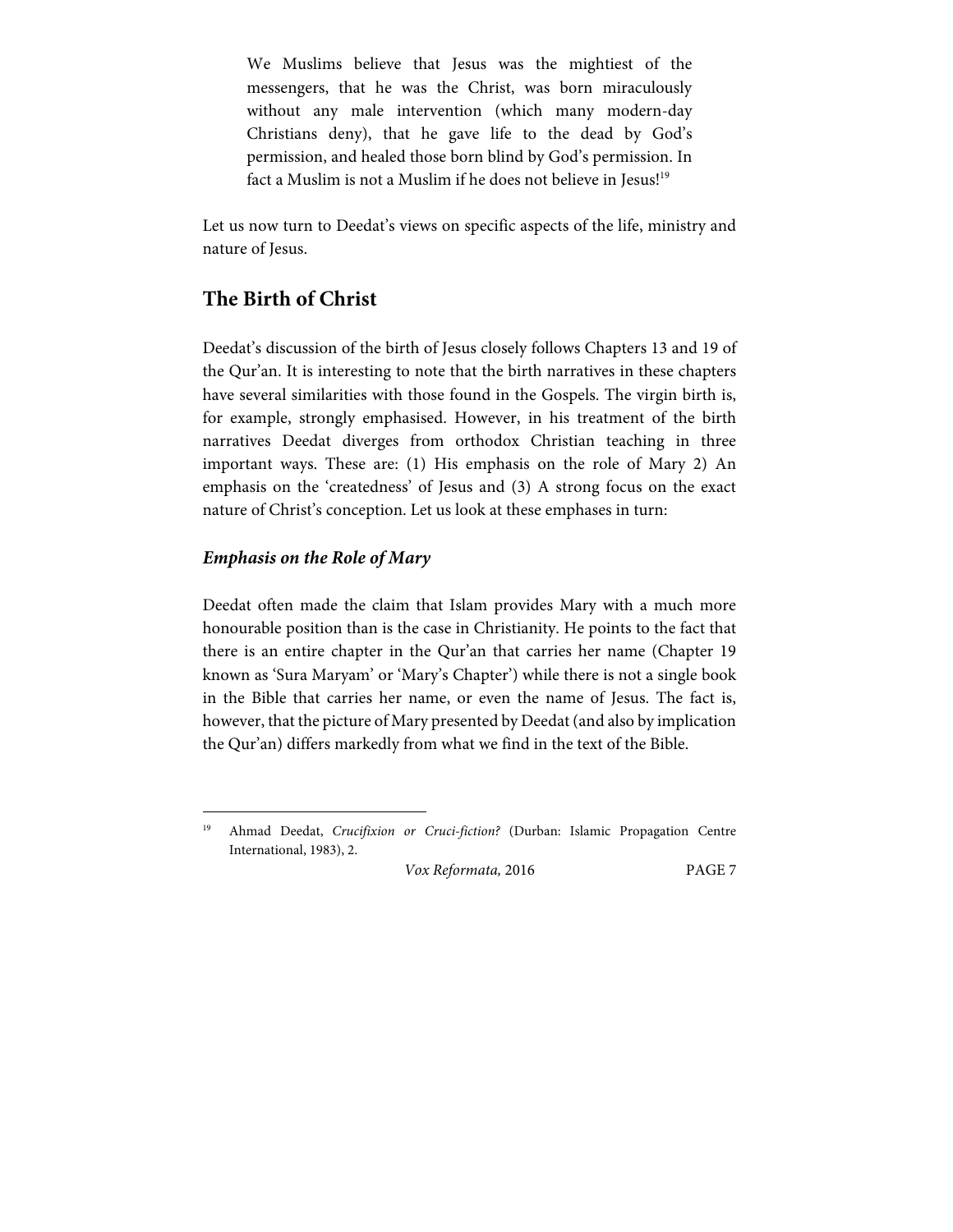It should firstly be noted that an element of the miraculous is ascribed to the birth of Mary, something about which the Bible is silent. Deedat says the following about this:

The story is that the maternal grandmother of Jesus, Hannah had hitherto been barren. She poured her heart out to God: If only God will grant her a child, she would surely dedicate such a child for the service of God in the temple. God granted her prayer and Mary was born. She was yearning for a son, but instead she delivered a daughter, in no way is the female like the male for what she had in mind. What was she to do? She made a vow to God.<sup>20</sup>

It should immediately be obvious that Deedat here confuses Mary the mother of Jesus with Hannah the mother of Samuel.<sup>21</sup> It is further clear that Mary (in line with Qur'anic teaching<sup>22</sup>) is identified with Miriam the sister of Moses and Aaron. Be that as it may, Deedat makes much of Mary's discomfort and fear with the birth of Jesus. He quotes extensively from the Yusuf Ali<sup>23</sup> commentary on the Koran:

The amazement of the people knew no bounds. In any case they were prepared to think the worst of her, as she had disappeared from her kin for some time. But now she comes shamelessly parading a baby in her arms! [Through the title 'Sister of Aaron']

1

PAGE 8 Vox Reformata, 2016

<sup>&</sup>lt;sup>20</sup> Ahmad Deedat, *Crucifixion or Cruci-fiction?* (Durban: IPCI, 1983), 9.

<sup>&</sup>lt;sup>21</sup> John Gilchrist says the following about the origin of this misunderstanding: 'We should perhaps at this stage mention that the original story is first found in the apocryphal work entitled "Protoevangelium of James the Less" and that it was simply taken by Muhammad into the Qur'an without him being aware of its mythical origin' See: John Gilchrist, An Open Response to the Islamic Propagation Centre (Benoni: Jesus to the Muslims, 1984), 6.

 $22$  'O Sister of Aaron! Thy father was not a man of evil, nor thy mother a woman unchaste' (Qur'an 19:26, Yusuf Ali).

<sup>&</sup>lt;sup>23</sup> The Yusuf Ali translation is the most widely circulated English translation of the Qur'an although it has faced stiff competition from the Sahih International translation (published by the Saudi Arabian government) in recent years.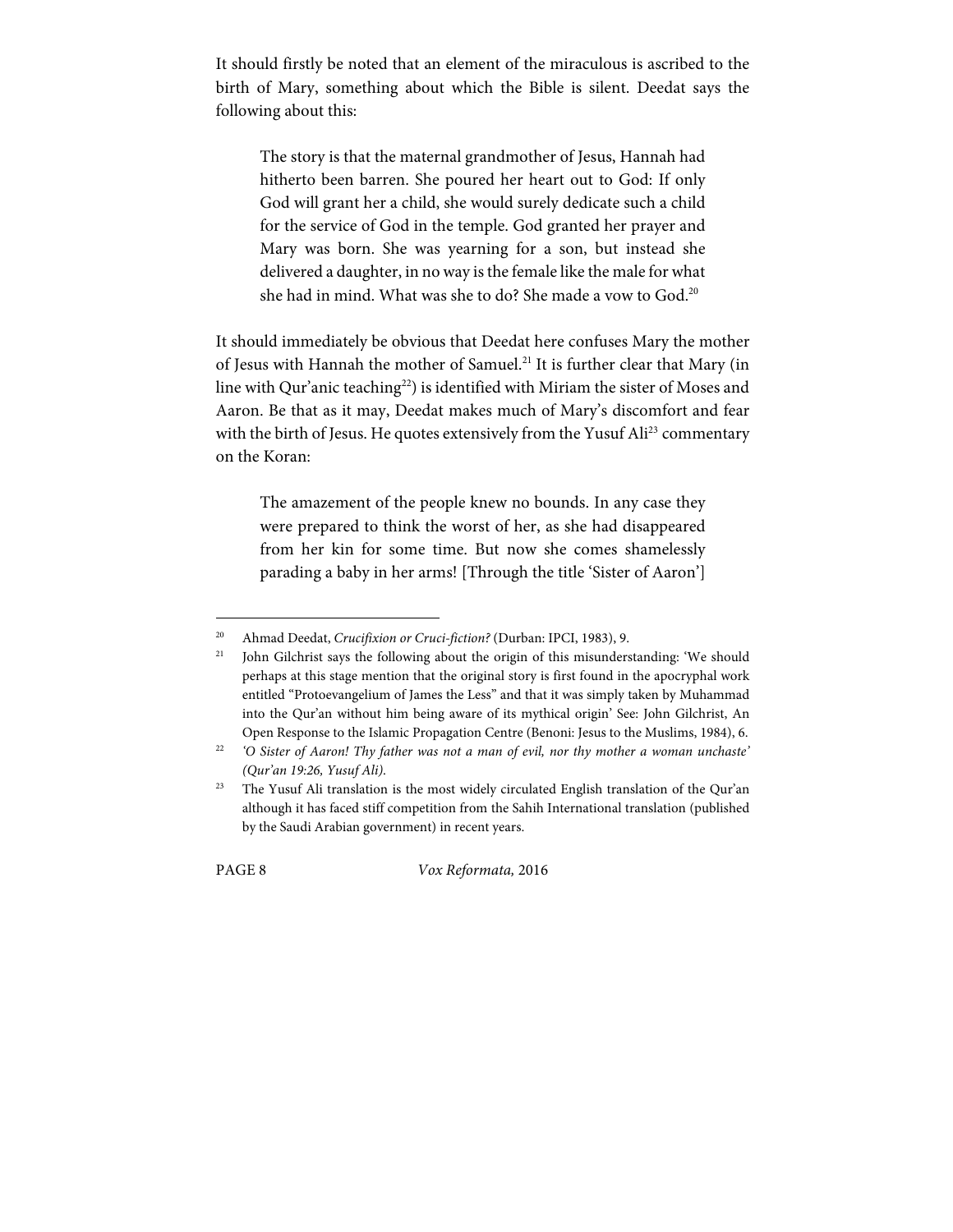Mary is reminded of her high lineage and the exceptional morals of her father and mother. How they said she had fallen and disgraced the name of her progenitors! What could Mary do? How could she explain? Would they in their censorious mood accept her explanation? All she could do was to point to the child who, she knew, was no ordinary child and the child came to her rescue. By a miracle he spoke, defended his mother, and preached to an unbelieving audience.<sup>24</sup>

Interesting questions can be asked about the origin of Deedat's, and also the Qur'an's version of the nativity story, because it is certainly quite some way removed from the Biblical accounts. At least part of the answer can be found in apocryphal material like the Protoevangelium of James the Less.<sup>25</sup> There is, therefore a clear double standard at work here. Deedat is happy to deconstruct New Testament material using largely discredited higher critical methods but would surely object vehemently to any notion that the Qur'an here borrowed from, very late, non-canonical 'Gospels'.

#### **Emphasis on the Supposed 'Createdness' of Jesus**

One of Deedat's major issues with the Christian view of the birth of Jesus is his total rejection of the concept of the pre-existence of Christ. This is not surprising as ascribing pre-existence to Jesus would obviously raise serious questions about the Muslim doctrine that Christ was nothing more than a prophet. Deedat, describes the birth of Jesus as an act of creation similar to the creation of Adam. He comments as follows on Qur'an 3:47: 'This is the Muslim concept of the birth of Jesus. For God to create Jesus he merely has to will it. If he wanted to create millions like Jesus without fathers or mothers he merely has to will them into existence.<sup>'26</sup> The emphasis here is clearly on the fact that

 $\overline{a}$ 

<sup>&</sup>lt;sup>24</sup> Ahmad Deedat, Crucifixion or Cruci-fiction? (Durban: IPCI, 1983), 10.

<sup>&</sup>lt;sup>25</sup> See John Gilchrist, An Open Response to the Islamic Propagation Centre (Benoni: Jesus to the Muslims, 1984), 6.

Vox Reformata, 2016 PAGE 9 26 Ahmad Deedat, Crucifixion or Cruci-fiction? (Durban: IPCI, 1983), 24.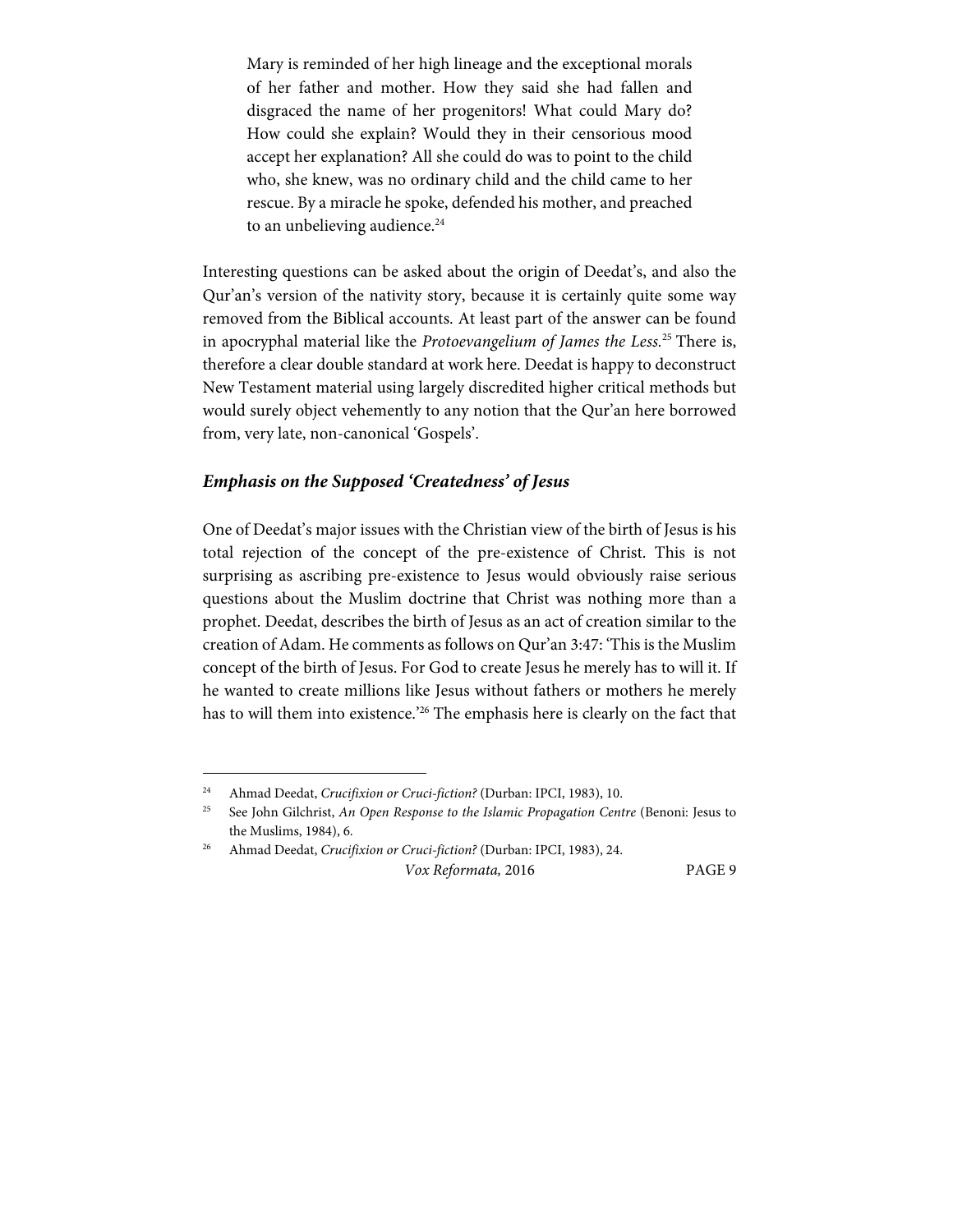Jesus was created from nothing. Not a hint of the Christian doctrine that he existed throughout eternity shines through.

In order to further drive home his point Deedat quotes extensively from Yusuf Ali's commentary on Qur'an 3:9:

After a description of the high position that Jesus occupies we have a repudiation of the dogma that he was the Son of God or anything more than a man. If you said that he was born without a human father, Adam was also born. Indeed Adam was born without a human father or mother. As far as our physical bodies are concerned we are mere dust. In God's sight Jesus was as dust as Adam was or humanity is. The greatness of Jesus arose from the divine command 'Be' for after that he was, more than dust. A great spiritual leader and teacher.<sup>27</sup>

Deedat makes much of the fact that the reaction of Mary to the annunciation of the birth of Jesus is fairly similar in both the Qur'an and the Bible28. It is, however, with the angel's response that he has significant issues. He quotes Luke 1:35 from the King James Version: 'And the angel answered and said unto her. The Holy Ghost shall come upon thee, and the power of the Highest **shall overshadow thee**.' He claims to find the language used here to be in extremely bad taste. According to him this statement can be interpreted as indicating sexual intercourse and he goes as far as calling it 'gutter language'. He also strenuously object to the use of the word 'begotten'29 (see John 3:16 in the King James Version): 'The Muslim takes exception to the word 'begotten' because begetting is an animal act belonging to the lower animal functions of sex. How can we attribute such an action to God?'30 It is interesting to note how Deedat

 $\overline{a}$ 

PAGE 10 Vox Reformata, 2016

 $27$  Ahmad Deedat, Muhammad - Natural Successor to Christ (Durban: IPCI, 1990), 10.

<sup>&</sup>lt;sup>28</sup> Luke 1:34 (KJV): 'Then said Mary unto the angel, How shall this be, seeing I know not a man?' and Qur'an 3:47 (Yusuf Ali): 'She said: O my Lord, how shall I have a son when no man hath touched me?'

<sup>&</sup>lt;sup>29</sup> He confidently states in his book Christ in Islam that 'Begotten mean sired'. See Ahmad Deedat, Christ in Islam (Durban: Islamic Propagation Centre International, 1983), 29.

<sup>&</sup>lt;sup>30</sup> Ahmad Deedat, Christ in Islam (Durban: Islamic Propagation Centre, 1983), 29.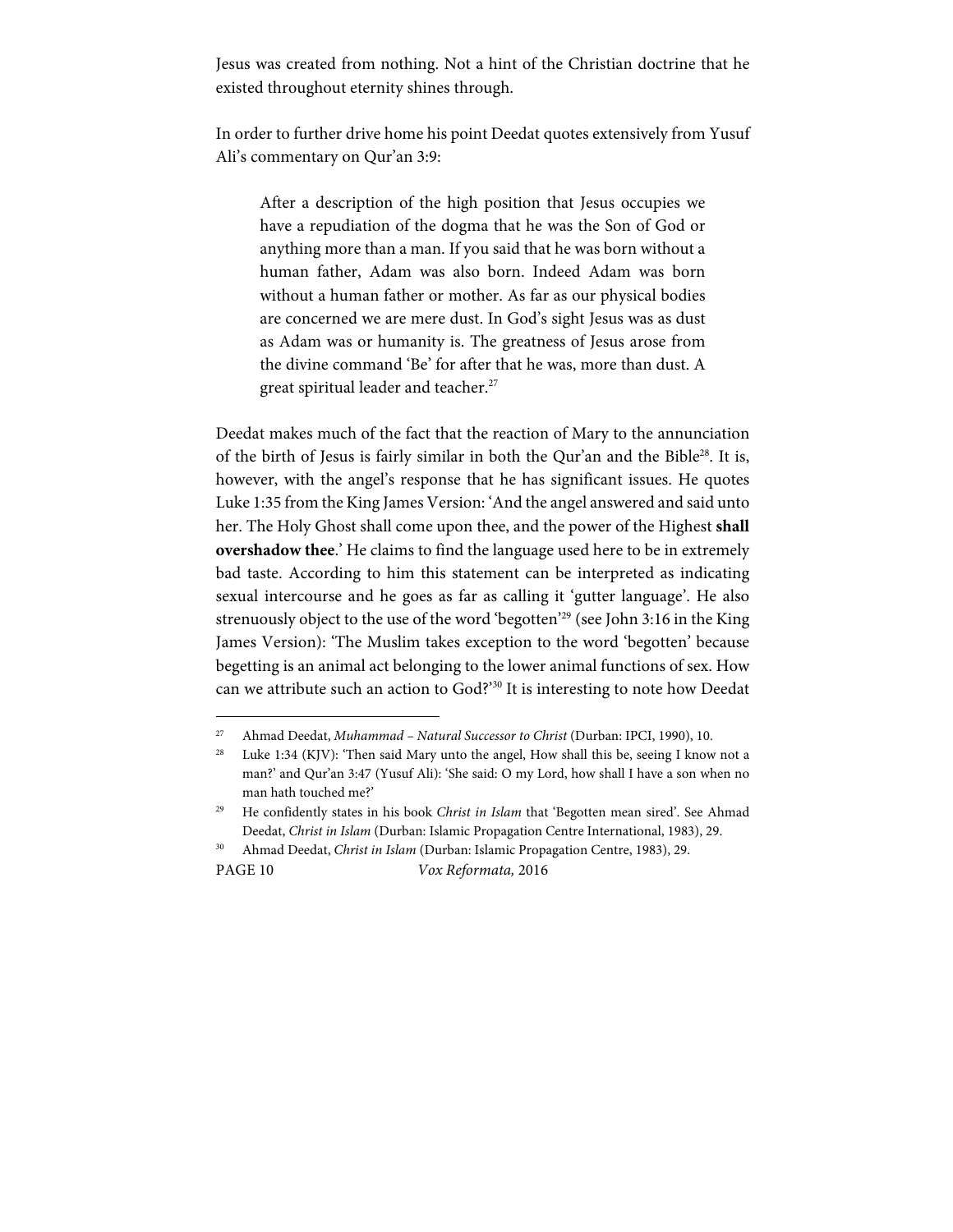as a supposed 'Muslim scholar of the Bible' here latches on to a translation that he objects to without so much as a passing reference to the Greek text. If he did consult a Greek lexicon he would have found that μονογενής (the Greek term used in John 3:16) does not necessarily, or even primarily, refer to what he calls 'the lower animal functions of sex'.

## **The Titles and Names of Jesus**

Deedat spends a significant amount of time in his works discussing the names and titles of Jesus. This topic is dealt with at length in Christ in Islam<sup>31</sup> and What is His Name? $32$  For the purposes of this article the discussion will be limited to Deedat's treatment of Christ (Messiah), Son of God and Nabi Isa (Prophet Jesus).

#### **Christ/Messiah**

 $\overline{a}$ 

According to Deedat few words have been so misunderstood and misused as 'Christ': 'The Christian has a knack for transmuting base metals into shining gold...The Greek word for anointed is 'christos'. Just lop of the 'os' and you are left with christ. Now change the little 'c' to a capital 'C' and hey presto he has created a unique new name.'33 Deedat moves on from this rather simplistic dismissal of the deep theological affirmations embedded in the title 'Christ'34 by claiming that the Hebrew word יחַ שִׁ מָ) mashach, anointed) refers to any form of religious consecration and should therefore not be used as the basis for a proper name or title: 'There are a hundred such references in the Holy Bible.

<sup>&</sup>lt;sup>31</sup> Ahmad Deedat, Christ in Islam (Durban: Islamic Propagation Centre International, 1983).

<sup>&</sup>lt;sup>32</sup> Ahmad Deedat, What is His Name? (Durban: Islamic Propagation Centre, 1981).

<sup>&</sup>lt;sup>33</sup> Ahmad Deedat, Christ in Islam (Durban: Islamic Propagation Centre, 1983), 13.

<sup>&</sup>lt;sup>34</sup> John Gilchrist rightly points out that Deedat is often tripped up by his inability to read the Greek text of the New Testament. In this case Deedat misses the fact that many New Testament references to Jesus as 'Christ' includes the definite article (i.e. 'ho Christos'): 'The use of the definitive article renders the title exclusive in a very real sense and reveals that Jesus was indeed **the** Messiah.' See: John Gilchrist, Christ in Islam and Christianity (Benoni: Jesus to the Muslim, 1980), 15.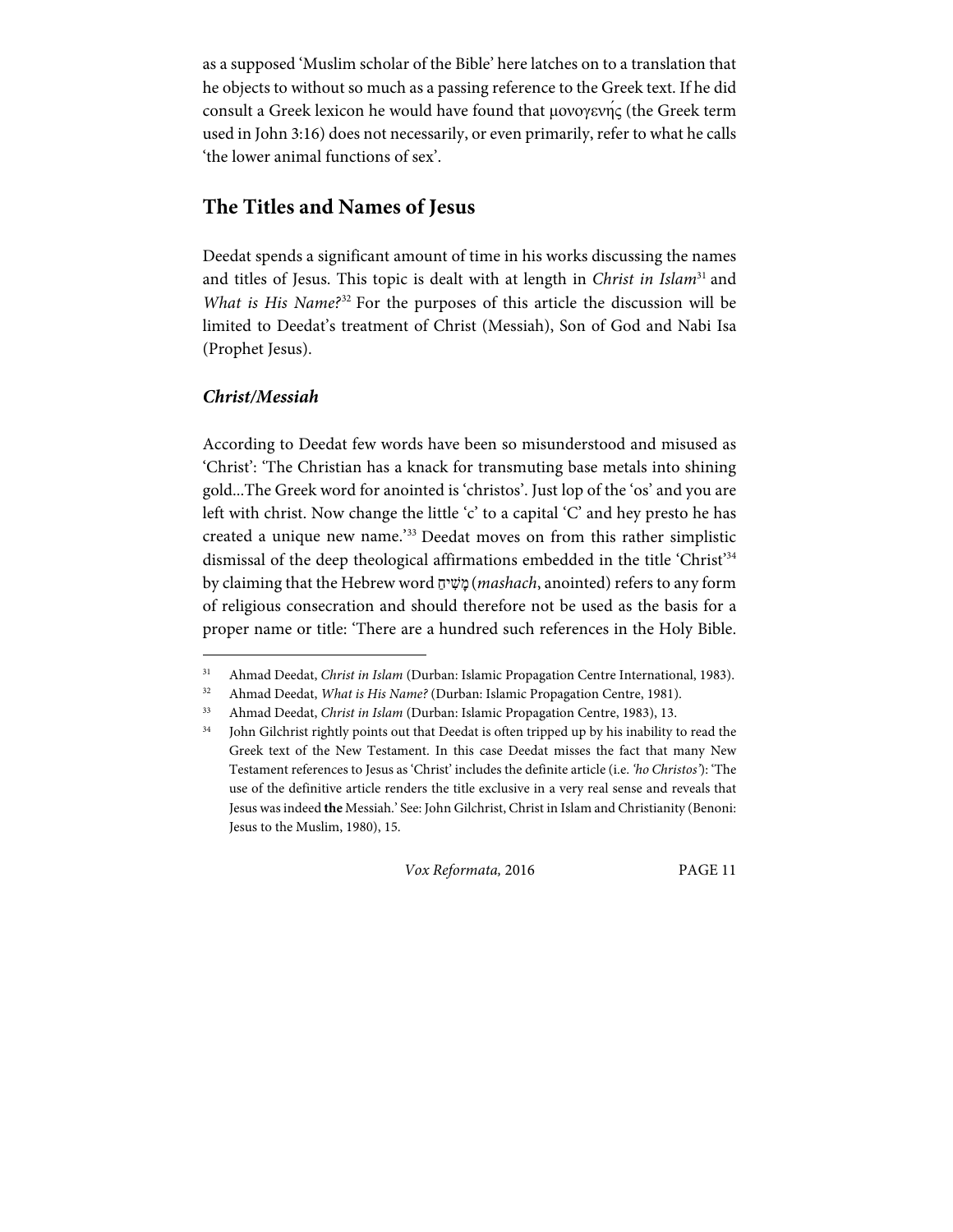Every time you come across the word ANOINTED in your English Bible, you can take it that the word would be Christos in the Greek translations, and if you take the same liberty with the word that the Christians have done, you will have - Christ Cherub, Christ Cyrus, Christ Priest, Christ Pillar etc.'35 There are a variety of responses to this rather strange argument but it should be pointed out that Deedat's interpretation runs counter to the Qur'an in which the title of Messiah (Masih in Arabic) is only ever used for Jesus.<sup>36</sup> So clearly it is not only Christians taking 'liberties' with this word but the foundational text of Islam itself.

#### **Son of God**

Deedat claims that it is only possible to refer to Jesus as the 'Son of God' in a very limited sense (i.e. that all human beings are children of God). He quotes Romans 8:1437 and comments as follows: 'Can't you see that in the language of the Jew, every righteous person, every Tom, Dick and Harry who followed the Will and the Plan of God was a SON OF GOD. It was a metaphorical descriptive term, used commonly among the Jews.'38 In line with Qur'anic teaching Deedat baulks at the idea of conceding that Christ is in any way uniquely the Son of God. This would ascribe divinity to Jesus and for Deedat (as for Muslims in general) this crosses the line into the most serious of sins namely shirk (i.e. associating anyone or anything with God).

#### **Nabi Isa (Prophet Jesus)**

 $\overline{a}$ 

<sup>&</sup>lt;sup>35</sup> Ahmad Deedat, Christ in Islam (Durban: Islamic Propagation Centre, 1983), 13.

<sup>&</sup>lt;sup>36</sup> See for example Qur'an 3:45 (Yusuf Ali): 'Behold! the angel said: 'O Mary! Allah giveth thee glad tidings of a Word from Him: his name will be **Christ Jesus**, the son of Mary, held in honour in this world and the Hereafter and of (the company of) those nearest to Allah.'

<sup>37 &#</sup>x27;…because those who are led by the Spirit of God are sons of God' Romans 8:14 (NIV).

<sup>&</sup>lt;sup>38</sup> Ahmad Deedat, Christ in Islam (Durban: Islamic Propagation Centre, 1983), 25.

PAGE 12 Vox Reformata, 2016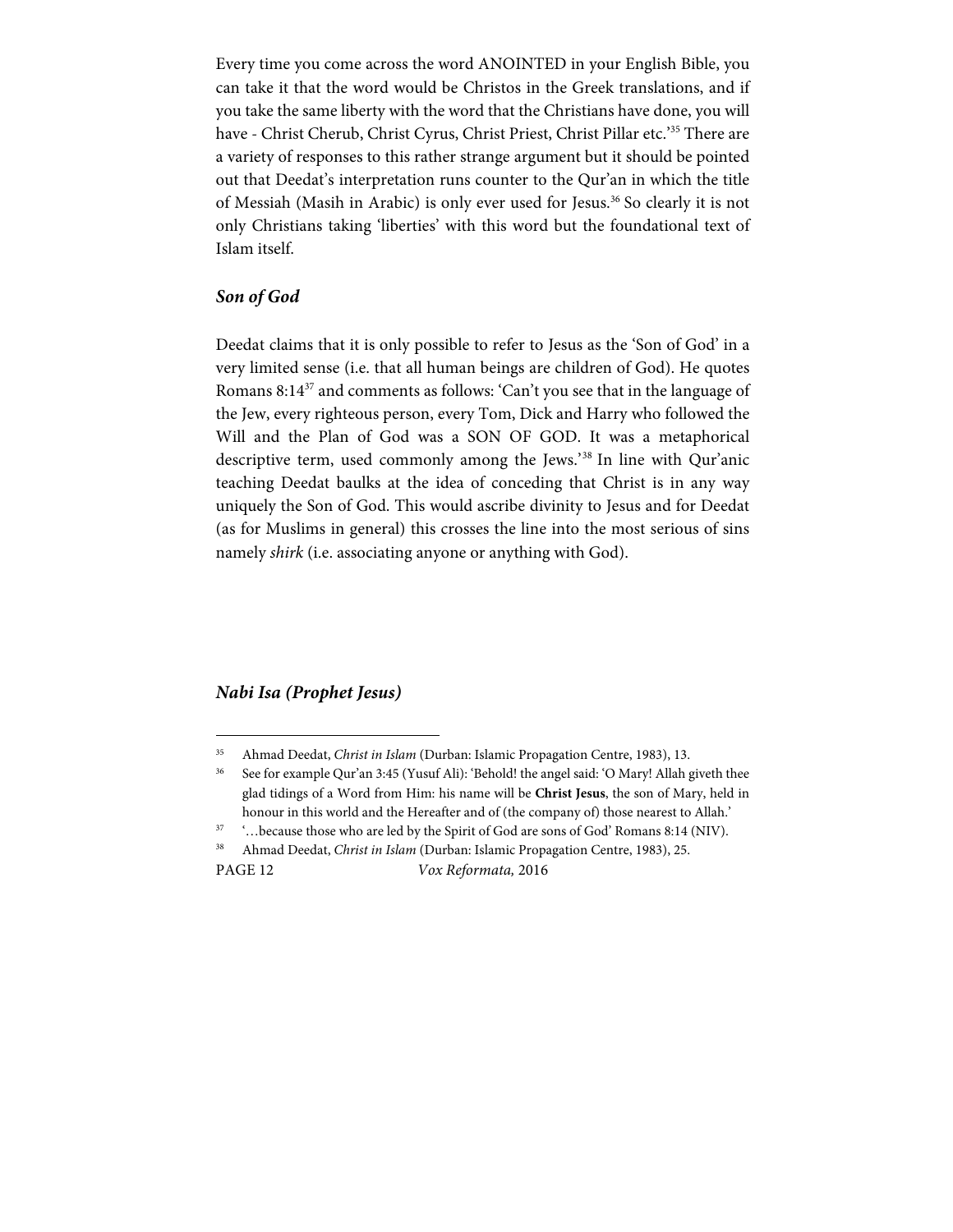Deedat does not only reject some commonly used titles for Jesus he also offers an alternative. It should come as no surprise that this alternative is one that we find in the Qur'an: 'Actually his proper name is 'Isa' (Arabic), Esau (Hebrew) or Yeheshua (Classical) which the Christian nations Latinised as Jesus. Neither the 'J' nor the second 's' in the name Jesus is to be found in the original tongue – they are not found in the original languages.'39 It is clear that Deedat makes a significant mistake by confusing the name of Esau (עֵשָׂוֹ) with that of Joshua/Jesus (יְהוֹשָׁעַ) and going even further by claiming that an incorrect form of 'Latinisation' was used. This ignores the universally accepted Greek translation of *עֲהוֹשׁׁ namely Ιησούς* (Iésous) and even the widely used Arabic form of the name of Jesus (Yashua) which was used in pre-Islamic times and is still used by present day Arab Christians (who consistently refuse to refer to Jesus by using the erroneous and exclusively Muslim term 'Isa').

John Glichrist in responding to Deedat on this issue points out that: '…Jacob and Esau were enemies for most of their lives and their descendants, the Israelites and the Edomites, were often at war with each other. No Jewish children were ever named after the brother of Jacob, the father of the Israelites, for he stood against Jacob and was rejected by God (Hebrews 12:17). It is thus a fallacy to suggest that the original name of Jesus was Esau…For reasons that have never been apparent Muhammad chose to call him Isa. Deedat's interpretation of this name as "Esau" tends to lend support to the suggestion made by some that the Jews in Arabia cunningly misled Muhammad by subtly perverting the true name of Jesus into the name of their forefather's irreligious brother. If Deedat's conclusion is correct, it militates heavily against the supposed divine origin of the Qur'an.<sup>'40</sup>

### **The Ministry of Jesus**

 $\overline{a}$ 

Vox Reformata, 2016 PAGE 13 40 John Gilchrist, Christ in Islam and Christianity (Benoni: Jesus to the Muslims, 1980), 25.

<sup>39</sup> Ahmad Deedat, Christ in Islam (Durban: IPCI, 1983), 6.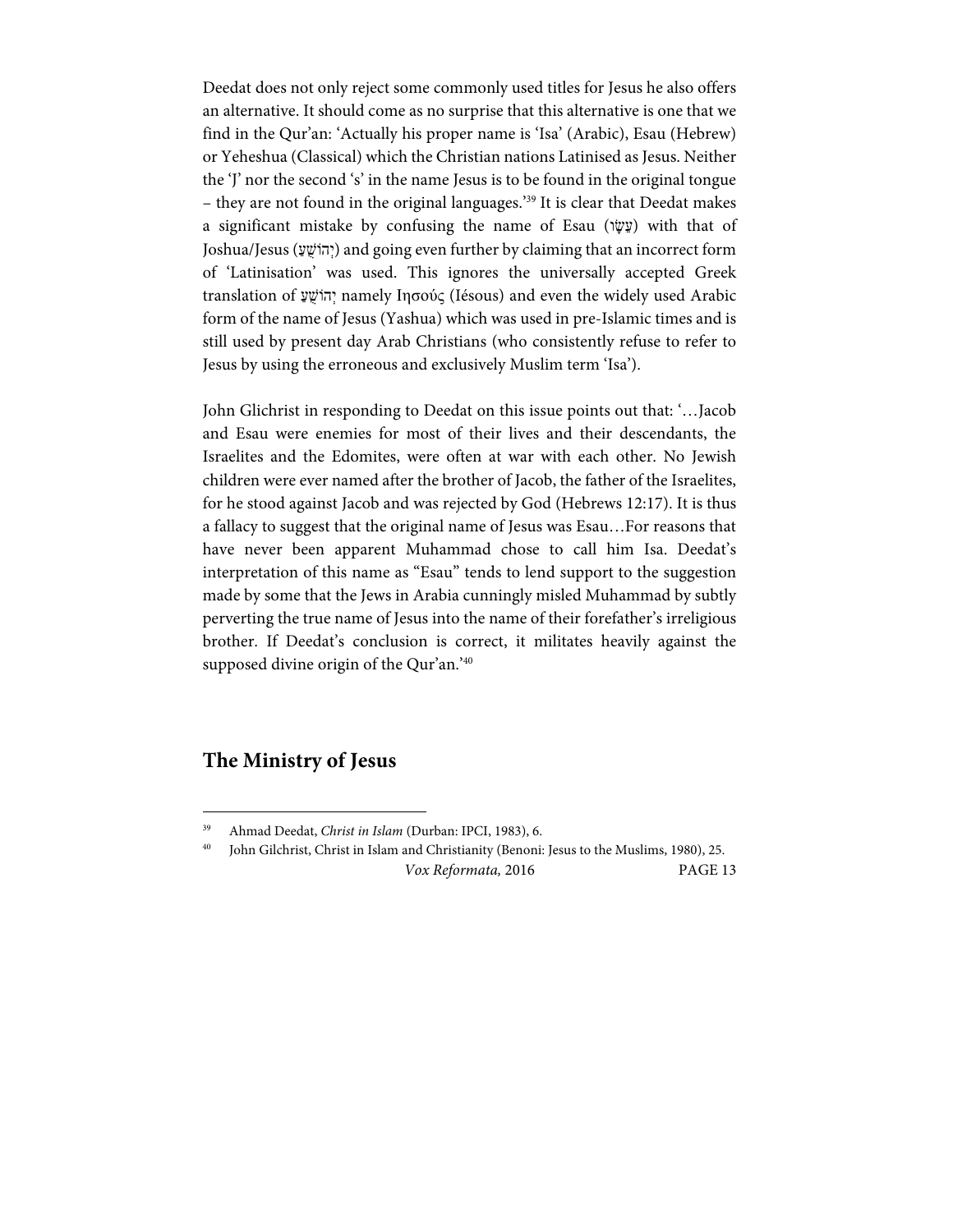Deedat does not spend much time in his works discussing the details of the earthly ministry of Jesus. When the subject arises there are two themes that are consistently addressed: (1) An acknowledgement of the miracles of Jesus; (2) An emphasis on the Muslim belief that Jesus was a servant of God and nothing more.

#### **The Miracles of Jesus**

Deedat has no issues with accepting the miracles of Jesus, even acknowledging that Jesus raised people from the dead. He does not, however, draw the conclusion from this that Jesus is in any way divine. He simply performed the miracles by God's permission according to Deedat.

#### **Deedat's views on the importance of the ministry of Jesus.**

It is possible to point to a certain ambivalence regarding the ministry of Jesus in the writings of Mr Deedat. On the one hand it is his duty as a believing Muslim to honour Jesus as one of the greatest prophets of Islam yet the fact that Christians go beyond what the Qur'an regards as proper boundaries<sup>41</sup> by worshipping Jesus often introduces a sour note into any discussion of the life and ministry of Christ by Deedat.

One area where this is evident is in the very limited importance attached to the ministry of Jesus by Deedat. According to him Jesus was spectacularly unsuccessful in his earthly ministry. He even goes as far as suggesting that the lack of success that Jesus experienced during his ministry made him a suicide

 $\overline{a}$ 

PAGE 14 Vox Reformata, 2016

<sup>41 &#</sup>x27;O People of the Book! Commit no excesses in your religion: Nor say of Allah aught but the truth. Christ Jesus the son of Mary was (no more than) a messenger of Allah, and His Word, which He bestowed on Mary, and a spirit proceeding from Him: so believe in Allah and His messengers. Say not 'Trinity', desist, it will be better for you: for Allah is one Allah: Glory be to Him: (far exalted is He) above having a son. To Him belong all things in the heavens and on earth. And enough is Allah as a Disposer of affairs' (Qur'an 4:171, Yusuf Ali).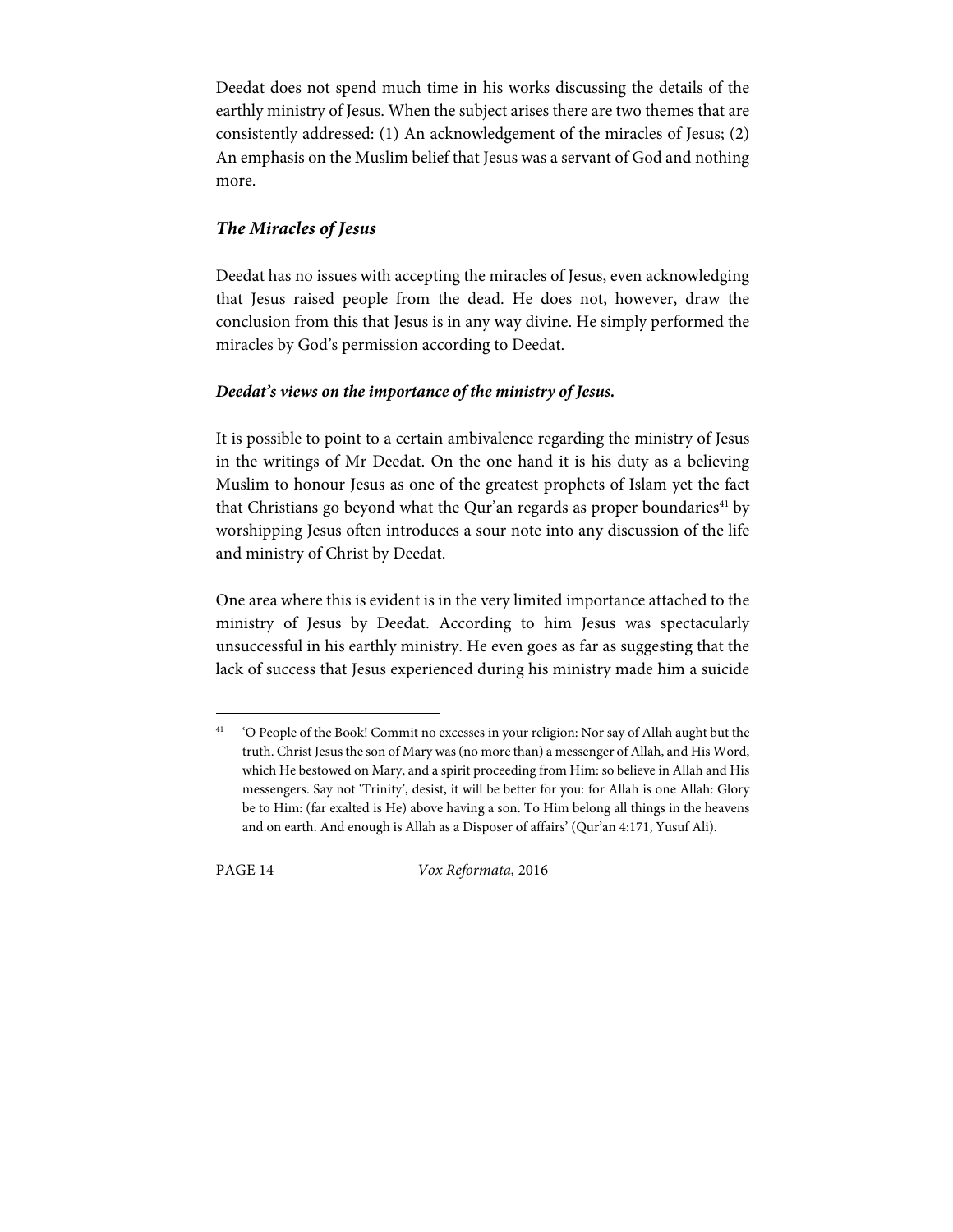risk: 'If Jesus would have been a Japanese instead of a Jew he would happily have committed that honourable 'harakiri' (suicide). Sadly he was one of the most unfortunate of God's messengers. His family disbelieved him. In fact, they went to the extent of wanting to apprehend him, believing he was mad.<sup>242</sup>

With statements like the one above Deedat is attempting to reinforce and support the classical Islamic view that the main reason that Jesus was sent to earth was to predict the coming of Muhammad.<sup>43</sup> It therefore stands to reason that Deedat would search the New Testament for instances where Jesus supposedly prophesies the coming of Muhammad. He claims to find this in the following statement of Jesus: 'And I will ask the Father, and he will give you another Counsellor to be with you forever the Spirit of truth. The world cannot accept him, because it neither sees him nor knows him. But you know him, for he lives with you and will be in you.' (John 4:16-17, NIV)

Aside from the fact that Deedat ignores the clear message of this text (in pointing towards the coming of the Holy Spirit) he also does not explain why he regards this statement as reliable and authoritative while at the same time rubbishing the rest of the Gospels as corrupt and dangerously twisted.

### **Deedat and the 'Historical Jesus'**

 $\overline{a}$ 

Although he nowhere uses the term 'Historical Jesus,' Deedat often engages in attempts to reconstruct the life of Jesus on the basis of historical speculation. He ends up not too far removed from the conclusions of some of the first proponents of 'Historical Jesus' research, namely that Jesus was allegedly a revolutionary intent on overthrowing Roman power in Palestine.<sup>44</sup> In line with

<sup>&</sup>lt;sup>42</sup> Ahmad Deedat, Muhammad-The Natural Successor to Christ (Durban: IPCI, 1990), 37.

<sup>43</sup> See for example: 'And remember, Jesus, the son of Mary, said: 'O Children of Israel! I am the messenger of Allah (sent) to you, confirming the Law (which came) before me, and giving Glad Tidings of a Messenger to come after me, whose name shall be Ahmad' (Qur'an 61:6, Yusuf Ali).

<sup>&</sup>lt;sup>44</sup> This view has a very long pedigree and was pioneered as far back as 1778 when Hermann Samuel Reimarrus published his Vom Zwecku Jesu und Seiner Junger (On the Objectives of Jesus and His Disciples)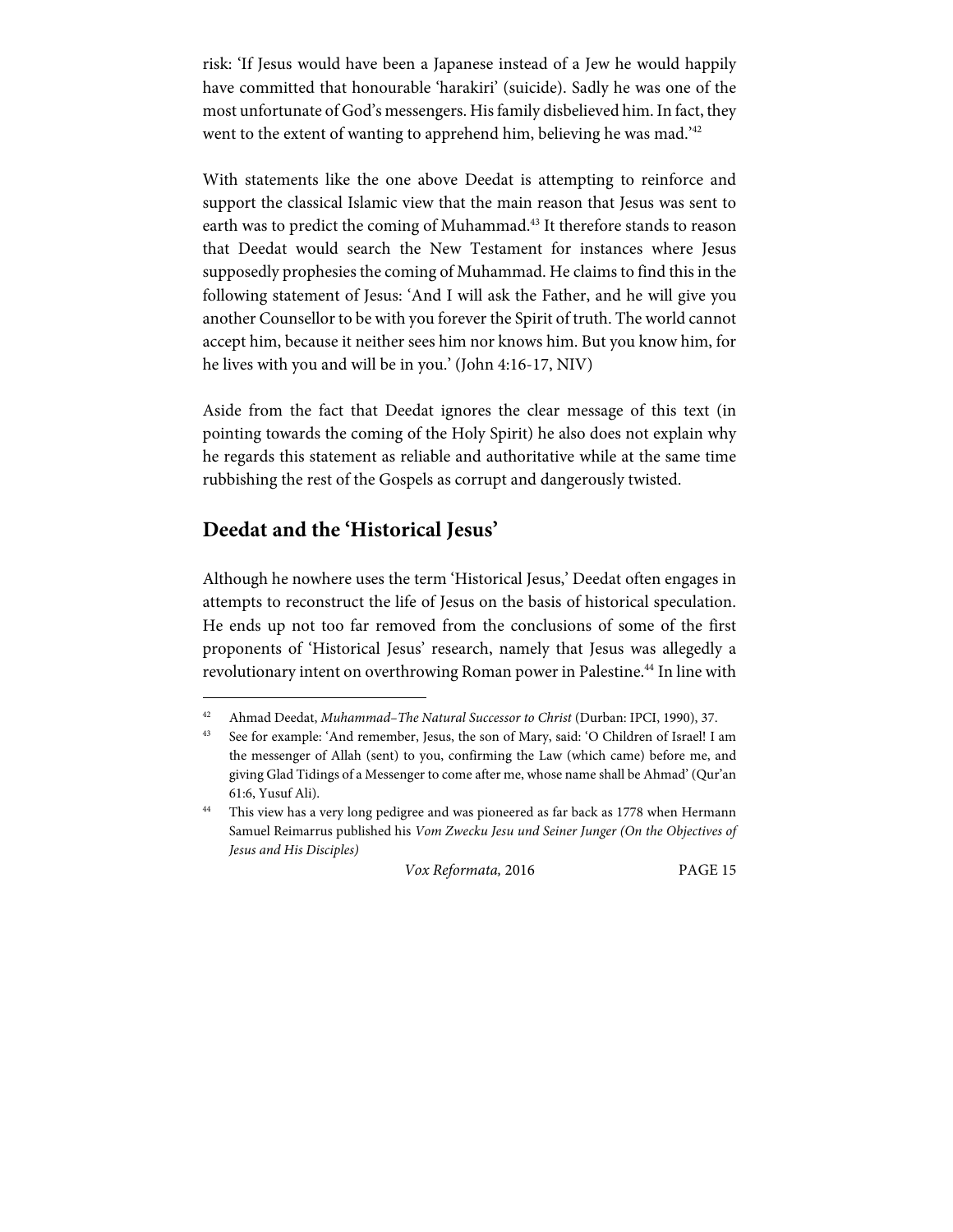this, Deedat presents a reading of the four Gospels that supposedly proves that Jesus stirred the flames of rebellion only for this to be cut short by his eventual execution (or rather 'attempted execution' according to Deedat).

The idea of 'Jesus as rebel' provides Deedat with a hermeneutical lens through which many of the events of the life of Jesus is filtered. This is particularly evident, as we shall see, in his treatment of the events surrounding the crucifixion. According to this reading of events, the earthly ministry of Jesus was essentially 'Preparing for Jihad' (a chapter heading in Deedat's book 'Crucifixion or Cruci-fiction).45

According to Deedat the main barrier to viewing Jesus as simply a revolutionary prophet (a picture that he claims is self-evident in the Gospels) is the influence of the Apostle Paul: 'Saul was a renegade Jew and the Christians changed his name to Paul, probably because 'Saul' sounds Jewish. Paul made such a fine mess of the teachings of Jesus that he earned for himself the second most coveted position in 'The Most Influential Man in History', the monumental work of Michael Hart. Paul outclasses even Jesus because he was the real founder of present day Christianity.'46

By going down the road of the 'Jesus as revolutionary' and 'Paul as the founder of Christianity' hypotheses Deedat clearly displays his willingness to make use of liberal Biblical scholarship. He does so, however, without indicating that many of the supposed 'findings' of such scholarship are vigorously contested. The question also has to be asked why Deedat is willing to accept higher-critical readings of the Gospels (documents written within a generation of the events they describe and in the same region where the events took place) and at the same time accept without question interpretations of the life of Jesus (i.e. those found in the Qur'an) written centuries after the fact in the middle of the Arabian desert. There is, once again, an obvious double standard at work here.

1

PAGE 16 Vox Reformata, 2016 <sup>46</sup> Amhad Deedat, Christ in Islam (Durban, Islamic Propagation Centre, 1983), 24.

Amhad Deedat, Crucifixion or Cruci-fiction (Durban: IPCI, 1984), 12.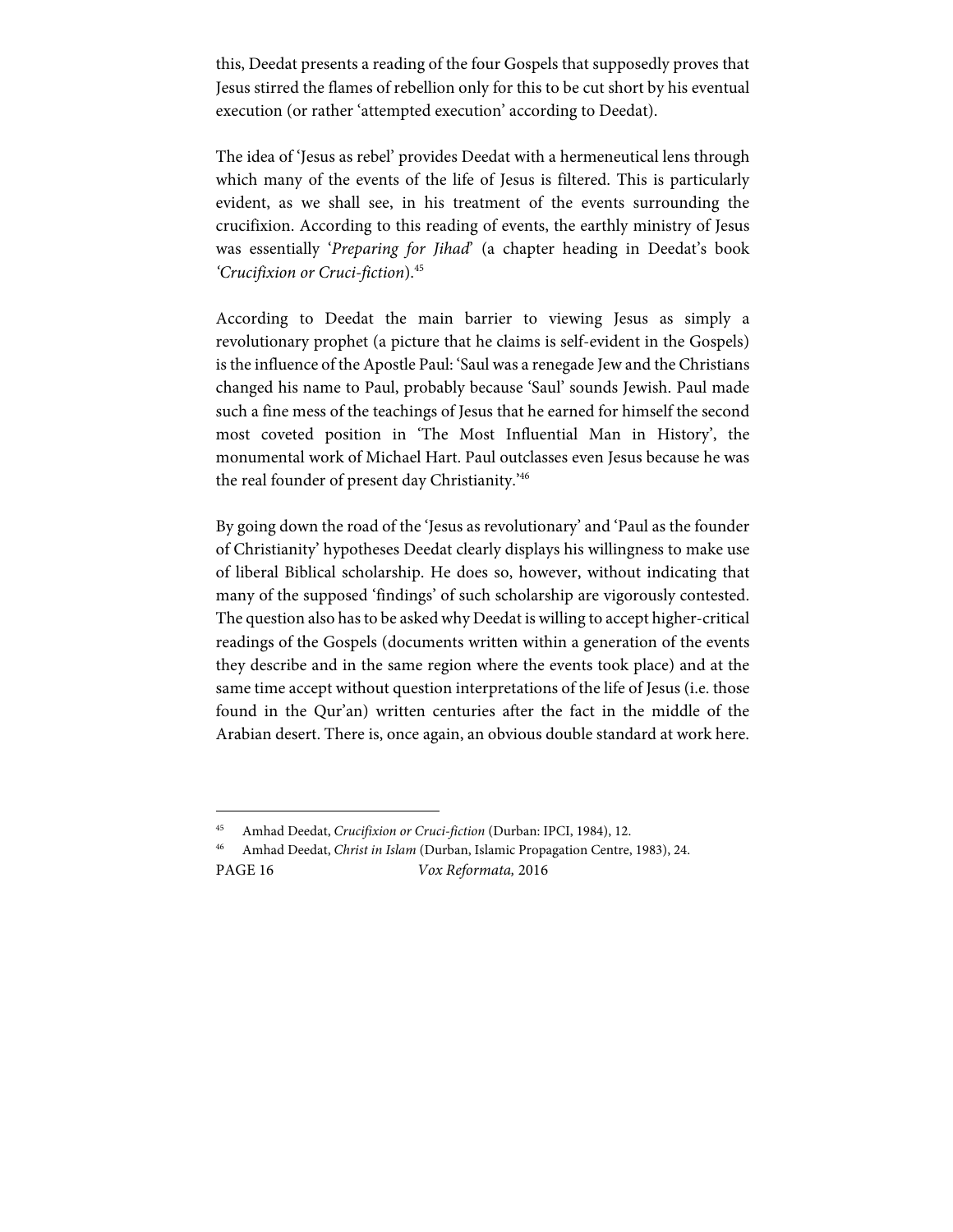## **The Crucifixion**

Most Christians would be quite surprised at the idea that Jesus did not actually die on the cross but this claim forms one of the centrepieces of Deedat's Christology. His denial of the fact of the crucifixion should immediately be obvious from the title of one of his most influential books: Crucifixion or Crucifiction? The basis of Deedat's argument is not new historical research on the life of Jesus or a close reading of the Gospels but simply the well-known denial of the crucifixion in the Qur'an: 'They said (in boast), "We killed Christ Jesus the son of Mary, the Messenger of Allah"—but they killed him not, nor crucified him, but so it was made to appear to them, and those who differ therein are full of doubts, with no (certain) knowledge, but only conjecture to follow, for of a surety they killed him not—nay, Allah raised him up unto Himself; and Allah is Exalted in Power, Wise' (Qur'an, 4:157-158, Yusuf Ali).

Deedat comments as follows on this passage: 'Could anyone have been more EXPLICIT, MORE DOGMATIC, more UN-COMPROMISING in rejecting the dogma of a faith than this? The Muslim believes that this categorical statement is from God. Hence he asks no questions and seeks no proof.'47 He goes on: 'Had the Christians accepted the Holy Qur'an as the Word of God, the problem of the crucifixion would never have arisen.'48

With the statement above Deedat takes  $1<sup>st</sup>$  and  $2<sup>nd</sup>$  century Christians to task for not accepting the views of a document written between AD610-632. This cuts to the heart of his approach, and indeed that of the classical Islamic approach to the crucifixion. Christians are expected to meekly submit to a single sentence written hundreds of years later as the final word on the crucifixion. In the process the actual historical evidence found in documents written in the 1<sup>st</sup> century should simply be ignored. On what basis should this be done? Deedat cannot be clearer: simply because he believes that the Qur'an is the word of God, no further evidence is needed.

 $\overline{a}$ 

<sup>&</sup>lt;sup>47</sup> Amhad Deedat, Crucifixion or Cruci-fiction? (Durban: IPCI, 1984), 4.

James White, What Every Christian Should Know About the Qur'an (Grand Rapids: IVP, 2013), 142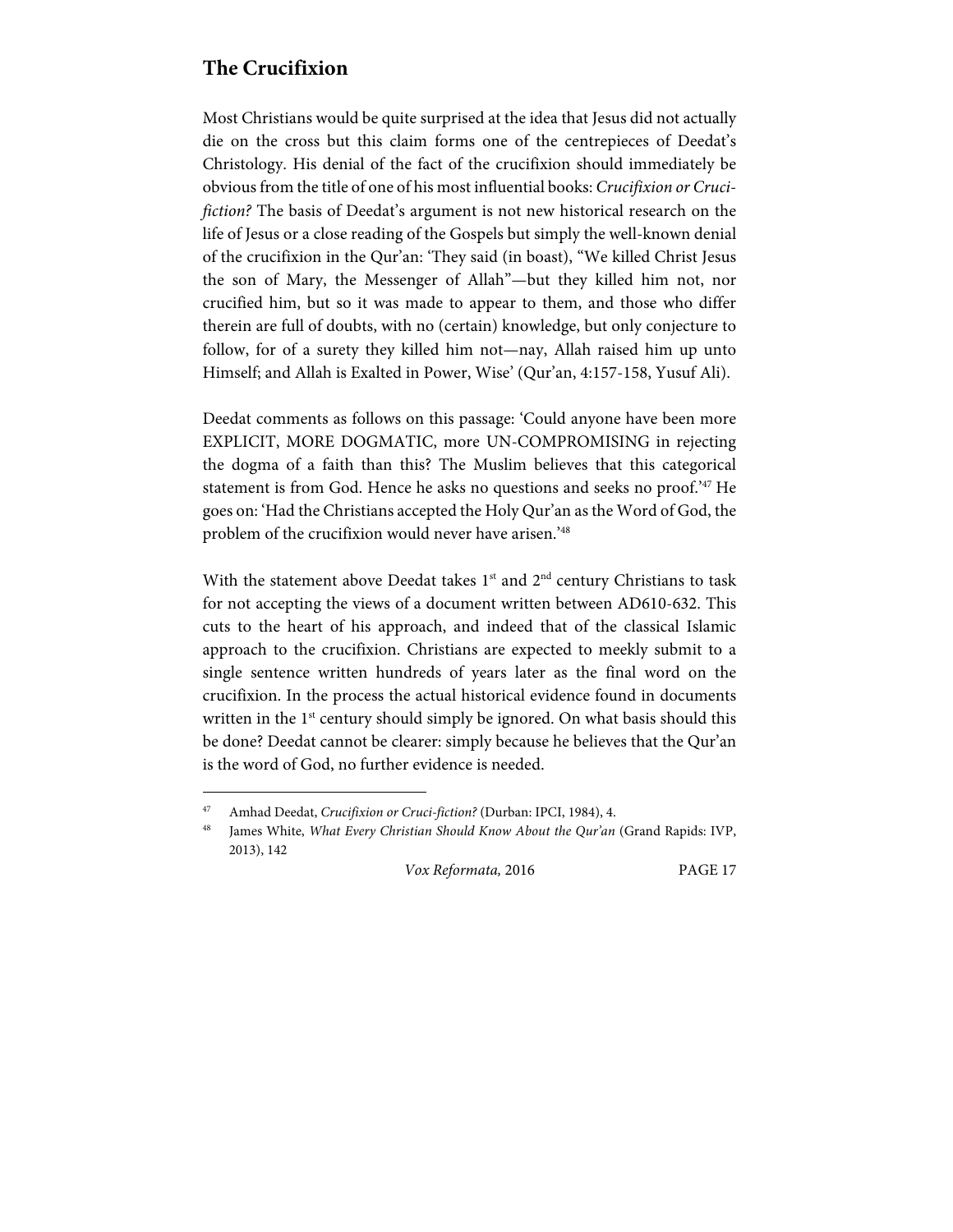Despite Deedat's strong affirmations a fundamental question remains: On what basis can it be justified to question the historical validity of  $1<sup>st</sup>$  century documents (which Christians also claim to be the Word of God) while at the same time uncritically accepting a much later view of the crucifixion? As James White so eloquently says:

So these forty Arabic words [The Qur'anic denial of the crucifixion] stand alone in the Qur'an. They stand alone without commentary in the hadith literature as well. They stand against not only the natural reading of other Qur'anic texts but also against the entire weight of the historical record. Forty Arabic words written six hundred years after the events they describe, more than seven hundred fifty miles from Jerusalem. Forty Arabic words that are not clear, not perspicuous, and yet this is the entirety of the foundation upon which the Islamic faith bases its denial of the crucifixion, and hence, the resurrection of Jesus Christ.

Deedat challenges the Christian view of the crucifixion by framing his arguments in the form of a court case in which he 'defends' the Jewish people against the charge that they are responsible for the death of Jesus (something which Qur'an 4:157 states they did not do). He makes it clear that if he succeeds in successfully defending the Jewish people he would have completely disproved the truth of Christianity as the cross is at the heart of the Christian message. He expresses this sentiment in the crudest of terms: 'According to St Paul there is nothing that Christianity can offer mankind, other than the blood and gore of Jesus.'49

Deedat's 'court case' in defence of the Jewish people take in the following topics: The arrest and trial of Jesus, the failed attempt (according to Deedat) to execute Him and the burial. We shall discuss each of these topics in turn.

1

PAGE 18 Vox Reformata, 2016 49 Ahmad Deedat, Crucifixion or Cruci-fiction? (Durban: IPCI, 1984), 3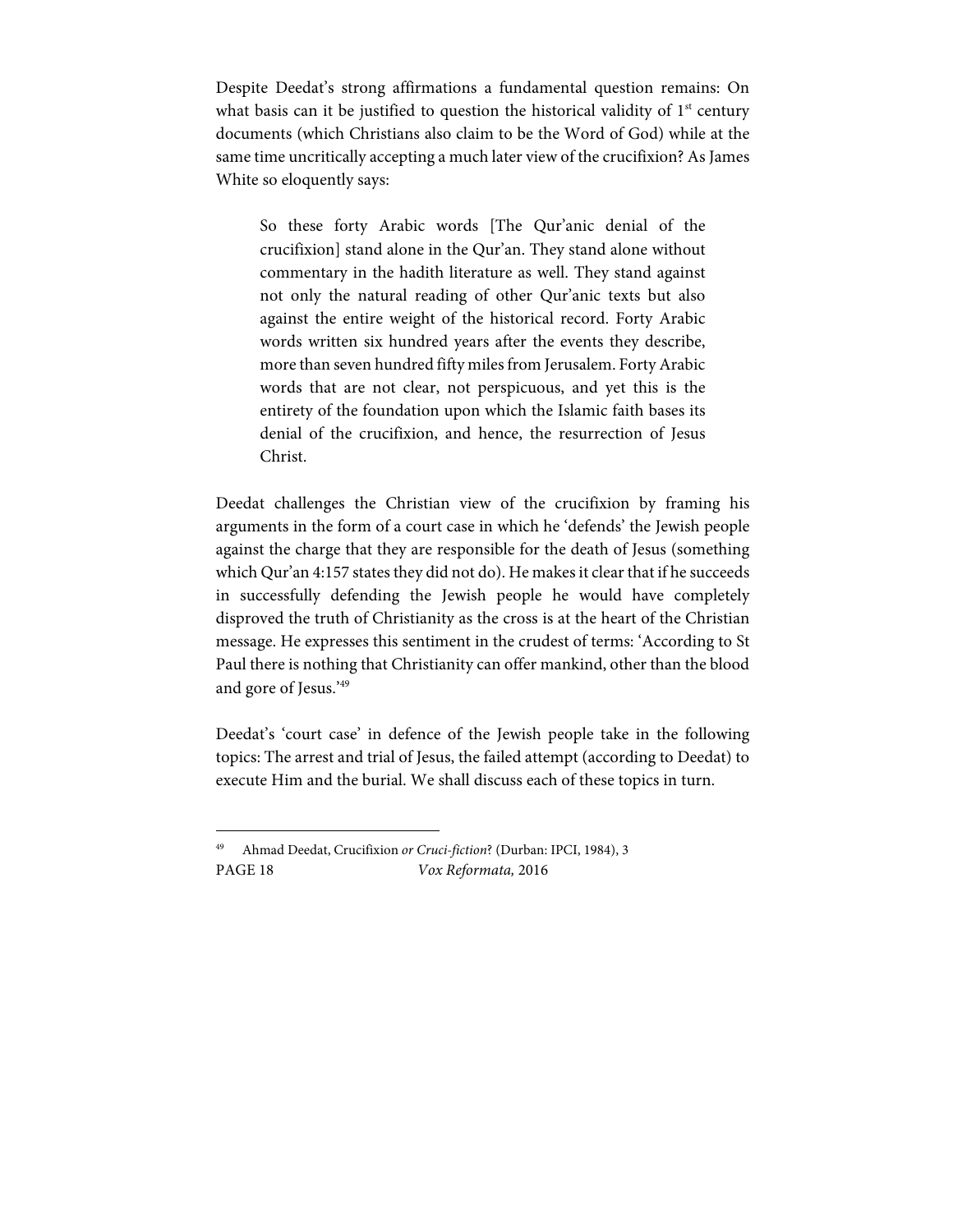#### **The Arrest and Trial of Jesus**

We have already seen that Deedat viewed Jesus as a revolutionary whose primary mission was to end Roman rule in Palestine. This view of the mission of Jesus deeply colours Deedat's speculations on what happened during the final few days of Christ's life. He interprets, for example, the entry into Jerusalem as a primarily political event during which Jesus made a bid for the support of the general populace in Jerusalem and surrounds. Despite initial excitement the movement fizzles out. This is how Deedat presents his views on the reasons behind the arrest of Jesus: 'Jesus had failed to heed the overexuberance of his disciples (Luke 19:39). He had miscalculated. Now he must pay the price for failure. His nation was not ready for sacrifice in spite of all their infantile clamour.'50

Deedat believes that the political agitation that he accuses Jesus of, rather than any theological factors, caused the Jewish leaders to come to the conclusion that he had to be done away with. Therefore they decide to arrest him as a way to appease the Romans. Despite ostensibly 'defending' the Jewish people he still accuses them of causing Jesus' downfall because their leaders thought him a political liability: 'Between the two (Jews and Christians) they want poor Jesus to die. One for "Good Riddance" the other for "Good Redemption."<sup>51</sup>

Deedat even goes as far as to attempt to rehabilitate Judas. He believes that Judas did not really want to betray Jesus. He simply wanted to give him enough of a scare so that he would take action.<sup>52</sup> The aim is, achieved, according to Deedat in the fact that the disciples are told by Jesus to arm themselves. Deedat conveniently ignores the fact that Peter was told to put away his sword (John

 $\overline{a}$ 

<sup>50</sup> Amhad Deedat, Crucifixion or Cruci-fiction? (Durban: IPCI, 1984), 10

<sup>51</sup> Amhad Deedat, Crucifixion or Cruci-fiction? (Durban: IPCI, 1984), 26

<sup>&</sup>lt;sup>52</sup> 'Jesus had now developed cold feet. If only Jesus could be provoked, he might react with miracles, and bring down fire and brimstones from Heaven upon his enemies; and of course the legions of angels (which he boasted were at his disposal), which would enable him and his disciples to rule the world.' Ahmad Deedat, Crucifixion or Cruci-fiction? (Durban: IPCI, 1984), 11.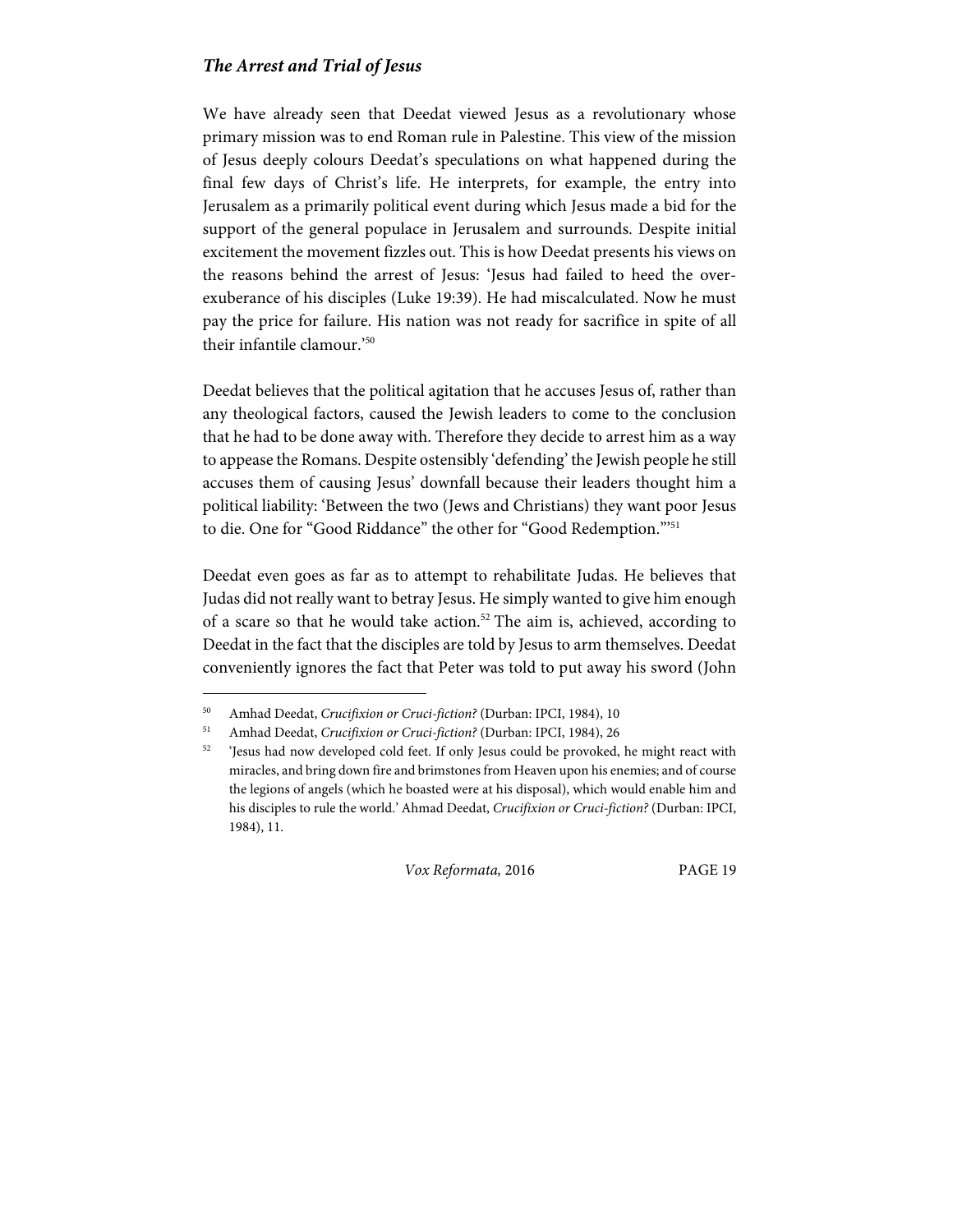18:11) when he attacked the servant of the high-priest. It is also curious that Jesus would have said that two swords were enough for his followers (Luke 22:38) if they were about to start a large-scale war. Deedat has a rather ingenious, if entirely implausible, explanation for this. The first battle would be against Jewish people and not against heavily armed Romans. Against 'the riff-raff of the town' two swords would apparently be enough.<sup>53</sup>

The plot that Deedat claims Jesus was hatching came to grief because he made a significant miscalculation in expecting that he would only be facing Jewish resistance. When he realised that the Jewish leaders called in Roman help he lost nerve, or so Deedat claims, and decided to surrender peacefully: 'He had sense enough to realise that against the trained and well equipped Roman soldiers it would be suicidal for his sleepy warriors to offer even a pretence of resistance.'54

Deedat concedes that the trial of Jesus was unfair as the outcome was determined beforehand by Jewish authorities. He even goes as far as saying that Jesus' confession of his status as the 'Son of God' is not blasphemous as every human being is in some way a 'child of God'. Significant time is spent in Deedat's works analysing Isaiah 53:7: 'He was oppressed and afflicted, yet he did not open his mouth. He was led like a lamb to the slaughter and as a sheep before his shearers is silent he did not open his mouth.' He completely rejects the notion that this is an accurate prophetic prediction of the conduct of Jesus during his trial: 'We Muslims believe in many, many miracles of Jesus, but we would be reluctant to believe that he dabbled in ventriloquism. Again and again when the need arose during his trials and tribulations Jesus opened his mouth with telling effect.'<sup>55</sup>

55 Ahmad Deedat, Crucifixion or Cruci-fiction? (Durban: IPCI, 1984), 20.

1

PAGE 20 Vox Reformata, 2016

<sup>&</sup>lt;sup>53</sup> 'It would be a battle of Jews against Jews. In such a battle against the temple servants and the riff raff of the town, he would prevail. Of that he was sure. He had with him Peter (The Rock) and James and John (The Sons of Thunder). Together with the other eight, vying with each other to die for him.' Ahmad Deedat, Crucifixion or Cruci-fiction? (Durban: IPCI, 1984), 13.

<sup>&</sup>lt;sup>54</sup> Ahmad Deedat, Crucifixion or Cruci-fiction? (Durban: IPCI, 1984), 20.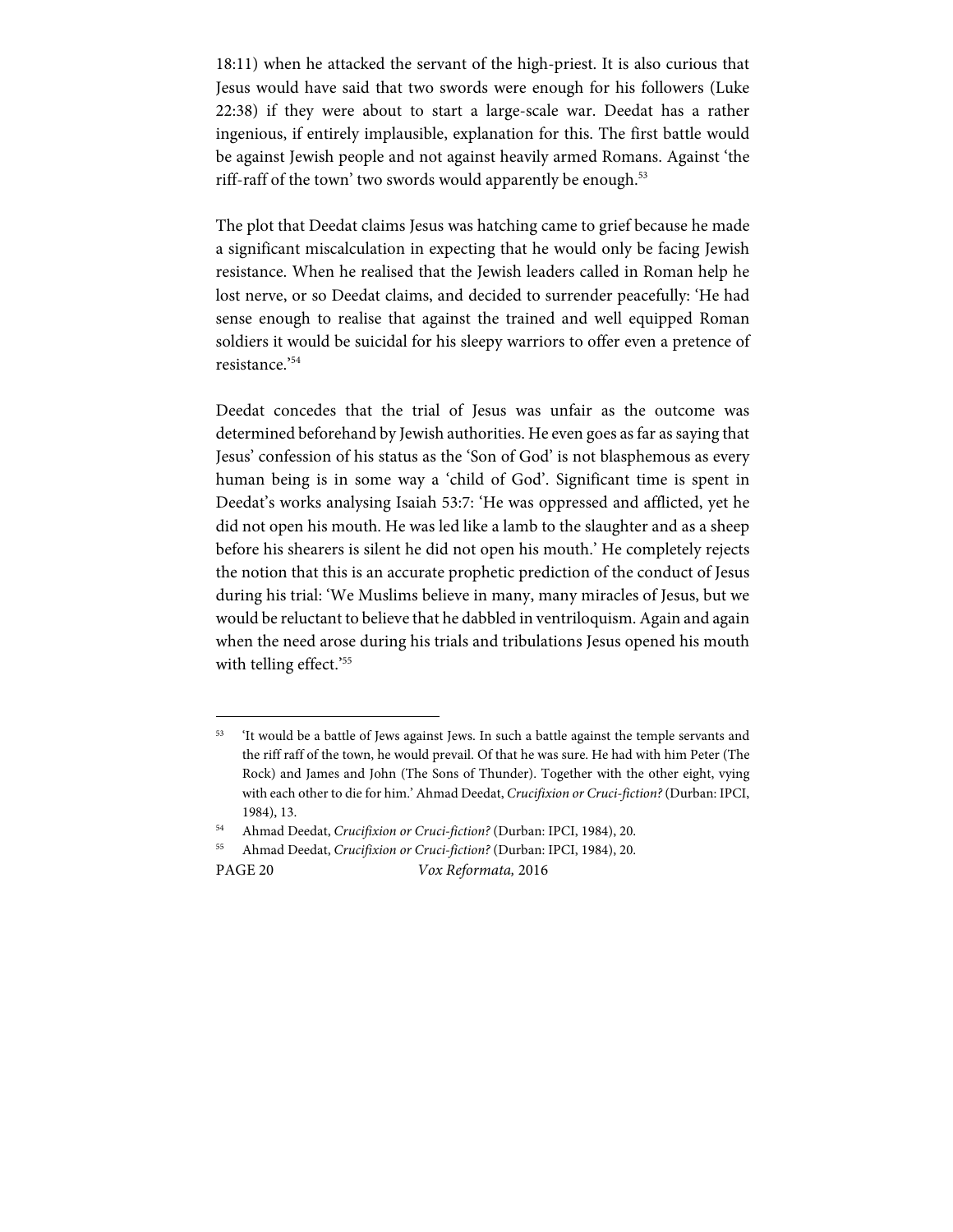#### **Deedat's Interpretation of the Crucifixion**

It should again be noted from the outset that the Qur'an contains a very strong denial of the crucifixion ('They killed him not' Qur'an 4:157). It should, therefore, come as no surprise that Deedat spends much time in attempting to undermine belief in the death of Jesus on the cross. His arguments for trying to 'prove' this were however deeply controversial within the Muslim community. Some Muslim scholars have indeed gone as far as branding Deedat heretical for his views on the crucifixion.<sup>56</sup> This is because he attempts to harmonise Biblical and Qur'anic versions of the events surrounding the crucifixion. He does this by claiming that Jesus was indeed nailed to a cross but that he survived this ordeal and was buried alive. This is significantly at odds with the orthodox Muslim position which states that someone was substituted for Jesus or that the crucifixion was simply an illusion.<sup>57</sup>

Deedat bases this rather novel argument partially on the belief that God would not have allowed one of his prophets to die such an ignominious death and that He therefore responded positively to Jesus' cries for help. He claims to find substantiation for this view in John 19:33 where it states that the Romans saw that Jesus was dead without, according to Deedat, conducting a more thorough investigation: 'When John says that the soldiers 'saw', he means that they surmised. For no modern stethoscope was used to verify death, nor did anyone touch his body before concluding that he was dead already.'58 He gets around the water and blood that flowed from Jesus' side by claiming that this was, in fact, a sign that he was indeed still alive. God used this, or so Deedat claims, as a ruse to fool the soldiers into thinking that Jesus expired while he was in fact still alive.

 $\overline{a}$ 

<sup>&</sup>lt;sup>56</sup> See, for example, Mohammed Makki, Deedat continues to promote Ahmadi/Qadiani beliefs on Nabi Isa in The Muslim Digest, June-July 1988, Durban.

<sup>57</sup> Mohammed Makki, Deedat continues to promote Ahmadi/Qadiani beliefs on Nabi Isa in The Muslim Digest, June-July 1988, Durban.

<sup>58</sup> Amhad Deedat, Crucifixion or Cruci-fiction? (Durban: IPCI, 1984), 36.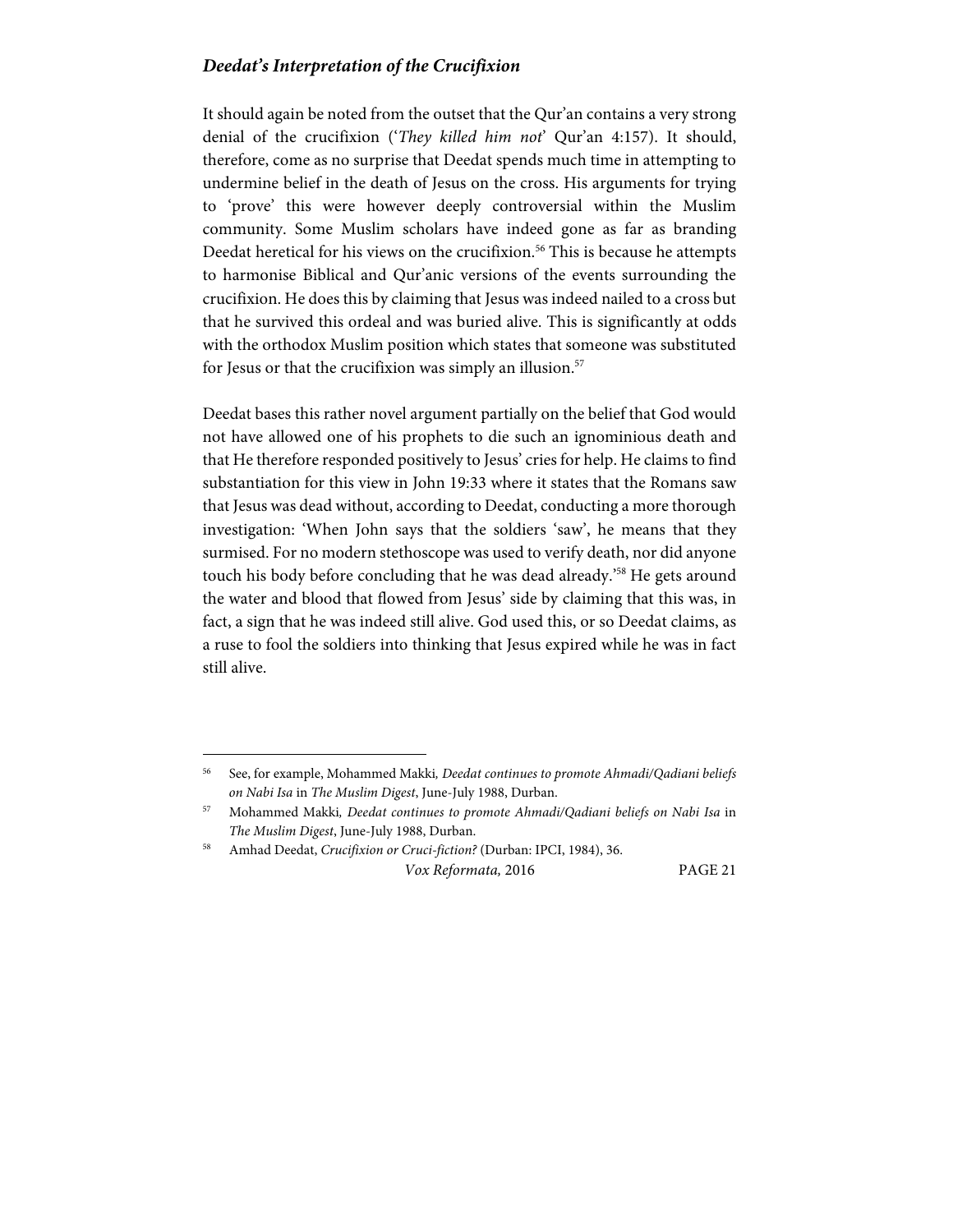The above is obviously based on a very selective reading of the Gospels, something that Deedat's Muslim readers are unlikely to notice. He specifically tries to explain away the fact that it is ruled that Jesus's bones should not be broken (John 19:33) as those in charge of the execution were absolutely sure that he had died.

Deedat seems to have borrowed his views on the crucifixion from a sect that are regarded as heretical by both Sunni and Shi'a Muslims. The Ahdmadi's (or Ahmadiyya) is a Muslim sect that arose in  $19<sup>th</sup>$  century north India. Their main point of difference with other Muslims is the recognition of another prophet (Mizra Ghulam Ahmad) after Muhammad. They also cherish the belief that Jesus survived the cross and lived out his days in the very area where the sect originated. Several Muslim scholars have pointed to direct links between Deedat's views and Ahmadi writings that claimed that he merely 'swooned' on the cross.

#### **The Funeral**

Deedat points to Pilate's surprise that Jesus died so quickly (Mark 15:44)<sup>59</sup> as further proof that Jesus was taken from the cross while still alive. According to him the Romans practiced two forms of crucifixion (a slower and faster method). He claims that Jesus was crucified using the 'slow' method, hence Pilate's reaction: 'What was the reason for Pilates's amazement? Why did he marvel? He knew from experience that normally no man would die within 3 hours on a cross, unless the "crucifragrum" was resorted to, which was not done in the case of Jesus.'60 Deedat states that it is also quite significant that Jesus' disciples took care of the burial. They were the only people who had contact with the body (with the two Marias as spectators) and had a strong interest in concealing the fact that Jesus was alive: 'If there were any signs of life in the limp body, no one was foolish enough to shout to the retreating

1

PAGE 22 Vox Reformata, 2016

<sup>&</sup>lt;sup>59</sup> 'Pilate was surprised when he learned that he was already dead. Summoning the Centurion he asked him whether Jesus had already died' (Mark 15:44, NIV).

<sup>&</sup>lt;sup>60</sup> Amhad Deedat, Crucifixion or Cruci-fiction? (Durban: IPCI, 1984), 40.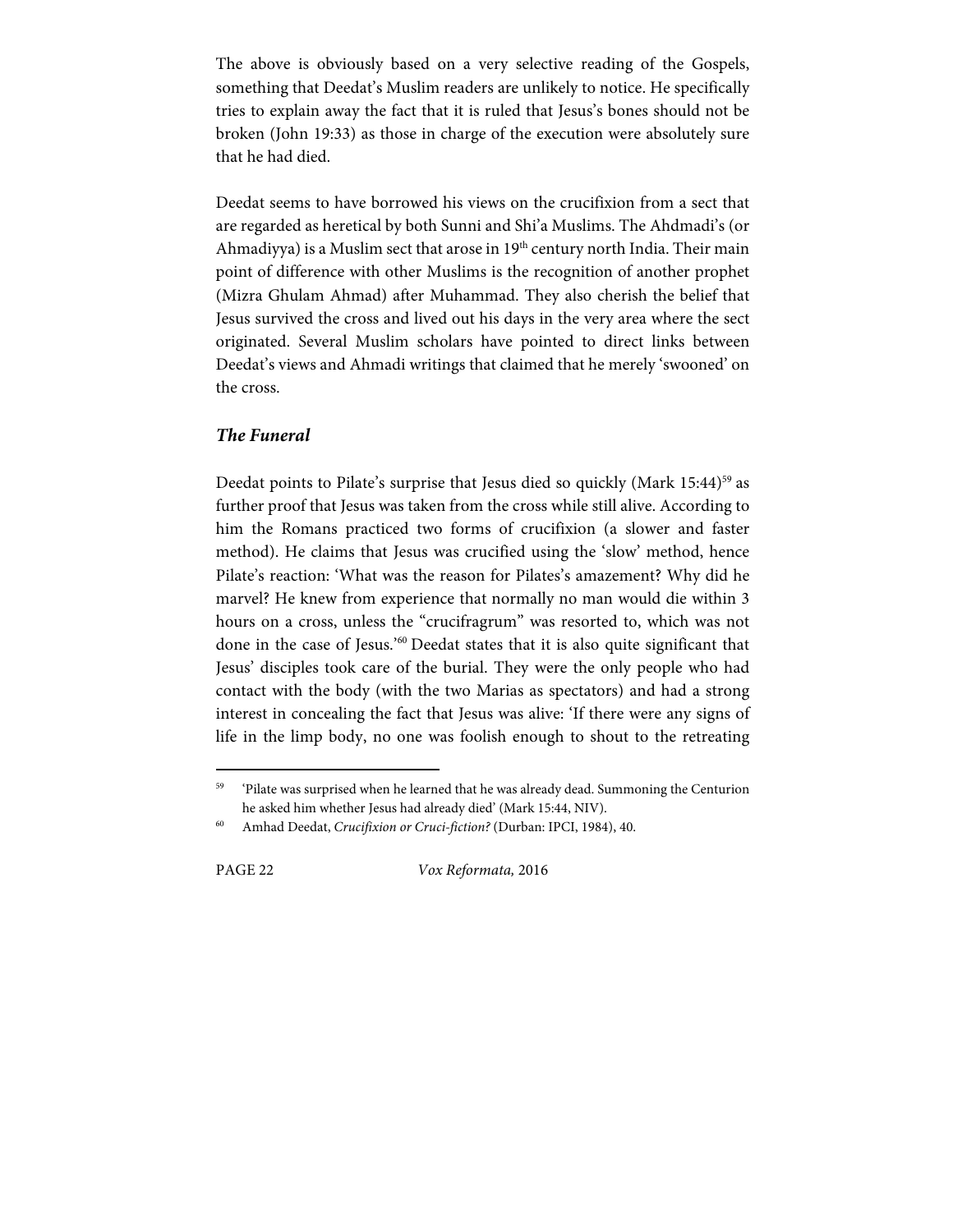curiosity mongers: He is ALIVE! He is ALIVE! They knew that the Jews would then make doubly sure that his life was snuffed out.'61 The Jewish authorities thus made several critical mistakes. They, firstly, allowed Jesus to be taken from the cross without checking whether he was alive. They, secondly, permitted his disciples to form the burial party. They, thirdly, did not take enough care to ensure that the grave was sealed. By the time they became suspicious and went to Pilate for assistance, it was too late.

## **The Resurrection**

The title of one of Deedat's books make it very clear where he stands on the topic of the resurrection: 'Resurrection or Resuscitation?' We are left in no doubt at all how Deedat would answer this question. In line with his belief that Jesus merely swooned on the cross he claims that the resurrection represented nothing more than Jesus 'coming to'. He deals with objections to this idea in two ways. He firstly disputes the nature of Jesus' post-resurrection appearances (see below) and he secondly points to many examples of people who were presumed dead but who made dramatic recoveries. In doing so he is attempting to show that his hypothesis is not beyond the realms of possibility.

Deedat's specific views on the resurrection will be discussed under the following headings: a) His appearance to Mary b) the nature of the postresurrection body and c) the 'sign of Jonah'.

### **The appearance of Jesus to Mary**

 $\overline{a}$ 

In line with his views on the supposed 'resuscitation' of Jesus Deedat claims that the appearances of Jesus to his disciples and followers on the Sunday morning is further proof that he never really died. He bases this view in part

Amhad Deedat, Crucifixion or Cruci-fiction? (Durban: IPCI, 1984), 41.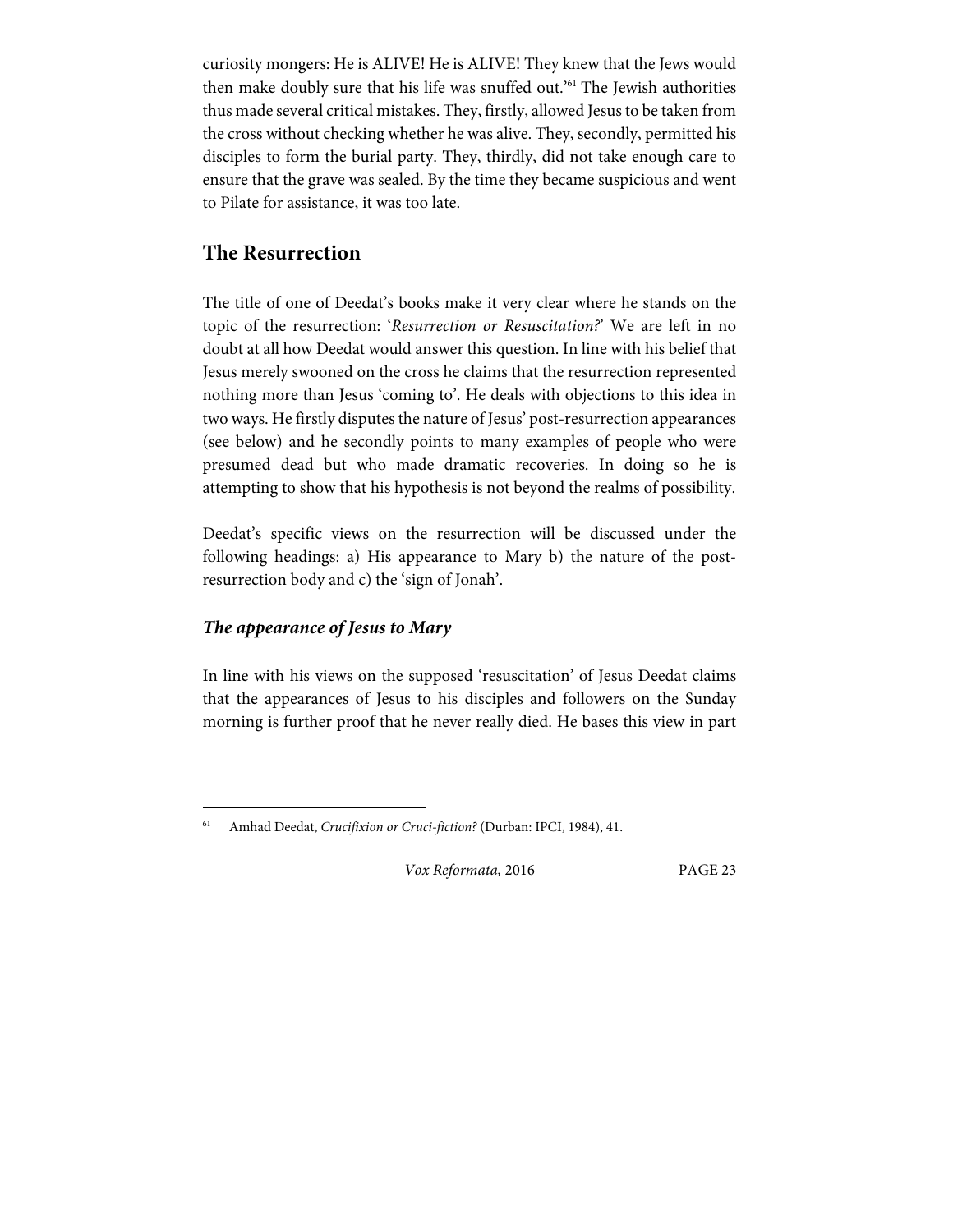on the fact that Mary went to his grave to anoint Jesus' body.<sup>62</sup> He states that this would make no sense if she believed that he was dead, but:

…it would, however have made sense if she was looking for a live person. You see she was about the only person besides Joseph of Arimathea and Nicodemus who had given the final rites to the body of Jesus. If she had seen any sign of life in the limp body of Jesus when he was taken down from the cross, she was not going to shout 'HE IS ALIVE'. She returns after two night and a day when the Jewish Sabbath had passed to take care of Jesus.<sup>63</sup>

Mary is surprised and troubled by the fact that she did not find him there as expected. Jesus then decides, according to Deedat, to play a 'practical joke' on her by disguising himself as the gardener and asking her who she is looking for. Even his answer to this question indicates for Deedat that she is convinced that he is alive. By simply saying 'Mary' Jesus confirms that he is still alive although he did not want her to touch him. Not because of his exalted body, Deedat claims, but because he was still in pain from his sufferings on the Friday.

Deedat attempts to further cement his resuscitation hypothesis through a rather interesting and novel interpretation of John 20:17: 'She is not blind; she can see that he standing right before her. What does he mean by "not yet ascended"–GONE UP–when he was DOWN right there? He is in fact telling her that he is not RESURRECTED from the DEAD. In the language of the Jew, in the idiom of the Jew, he is saying: "I AM NOT DEAD YET"–He is saying: "I AM ALIVE."'64

#### **The Nature of Jesus' Body**

<sup>64</sup> Amhad Deedat, Crucifixion or Cruci-fiction? (Durban: IPCI, 1984), 44.

1

PAGE 24 Vox Reformata, 2016

<sup>62 &#</sup>x27;Do Jews massage dead bodies after three days? The answer is NO! Do the Christians massage dead bodies after 3 days? The answer is NO! Do the Muslims (who are the nearest to the Muslims in their ceremonial laws) massage dead bodies after three days? And the answer is again NO!' Ahmad Deedat, Crucifixion or Cruci-fiction? (Durban: IPCI, 1984), 44

<sup>63</sup> Amhad Deedat, Crucifixion or Cruci-fiction? (Durban: IPCI, 1984), 44.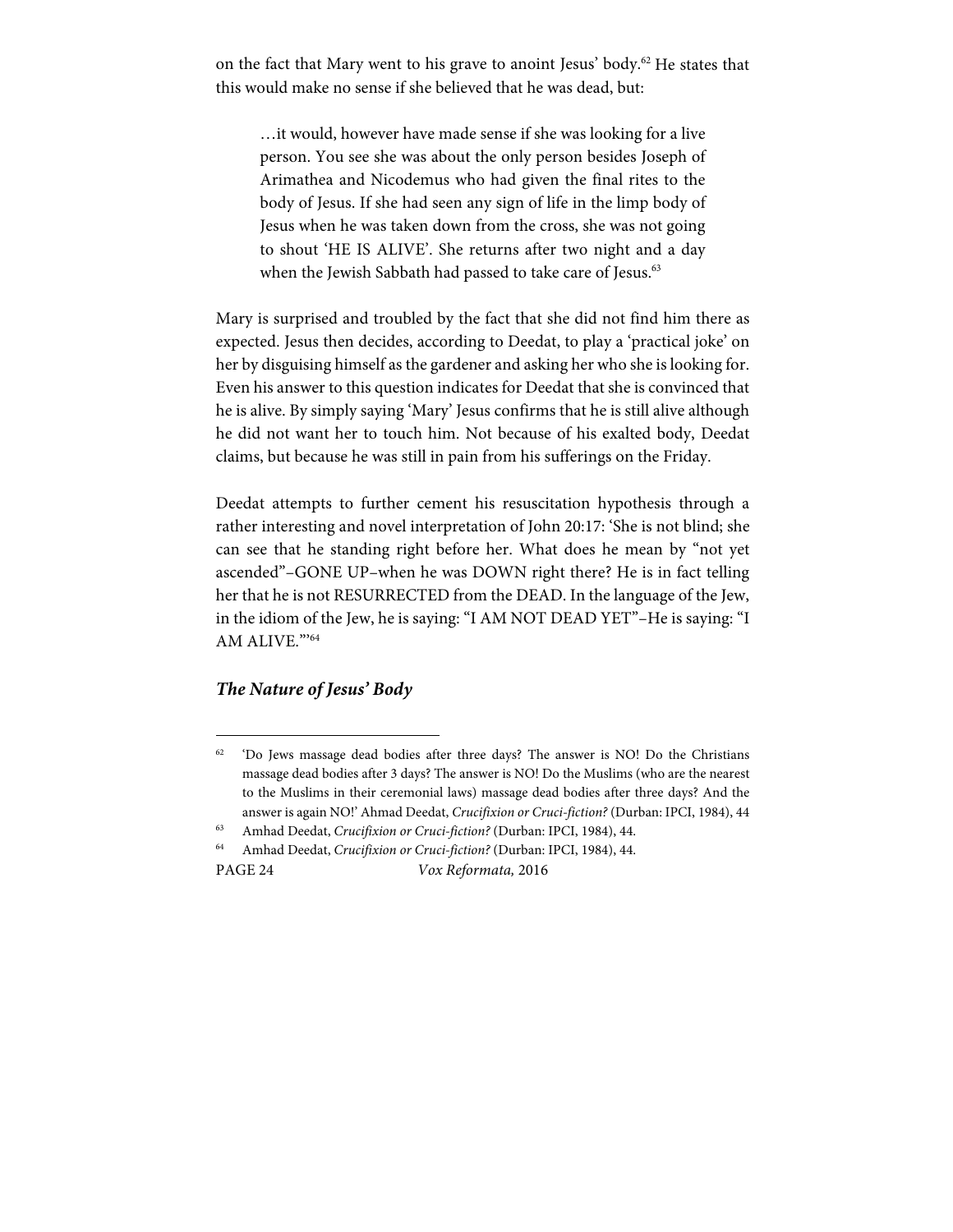Deedat firmly believes that the fact that Jesus had a physical body that people could touch, as well as the fact that he ate, indicate that he did not rise from the dead. He clearly has a very firm preconceived view of what a 'resurrection body' would look like and Jesus' body on Easter Sunday does not 'make the grade' as far as he is concerned. As he emphatically states: 'A spirit has no flesh and bones.'65

The above raises the obvious question as to why it would be necessary for those who come back from the dead to be purely spiritual beings. Deedat claims that this is a firm Biblical principle and even quotes Jesus' answer to the Sadducees in Luke 20:35-36 in support: '...those who are considered worthy of taking part in that age and in the resurrection from the dead will neither marry nor be given in marriage and they can no longer die for they are like the angels.'

Deedat's contention that Jesus, was 'not like the angels' is further supported by the fact that he ate in front of his disciples. This was not some optical illusion but proof that he was 100% human. Deedat reaches deep into the heart of liberal Biblical scholarship for his views and even quotes Frederick Schleiermacher in this instance: 'If Christ had only eaten to show that he could eat, while he really had no need for nourishment, it would be a pretence, something docetic'.<sup>66</sup>

Deedat faces several major obstacles in attempts to prove that he is interpreting New Testament data correctly. Perhaps most important among these is the interaction between Jesus and Thomas after the resurrection (John 20:26-28). Here we see Thomas confessing the divinity of Christ upon being invited to inspect his post-resurrection body. Deedat gets around this rather inconvenient passage (as far as his resuscitation theory is concerned) by simply dismissing it as a later fabrication. He makes the claim that 'Biblical scholars' (who remain unnamed): '…are coming to the conclusion that the 'doubting Thomas' episode is of the same variety as that of the 'Woman Caught in the

 $\overline{a}$ 

<sup>65</sup> Amhad Deedat, Resurrection or Resuscitation? (Durban: IPCI, 1978), 13.

<sup>66</sup> Amhad Deedat, Resurrection or Resuscitation? (Durban: IPCI, 1978), 11.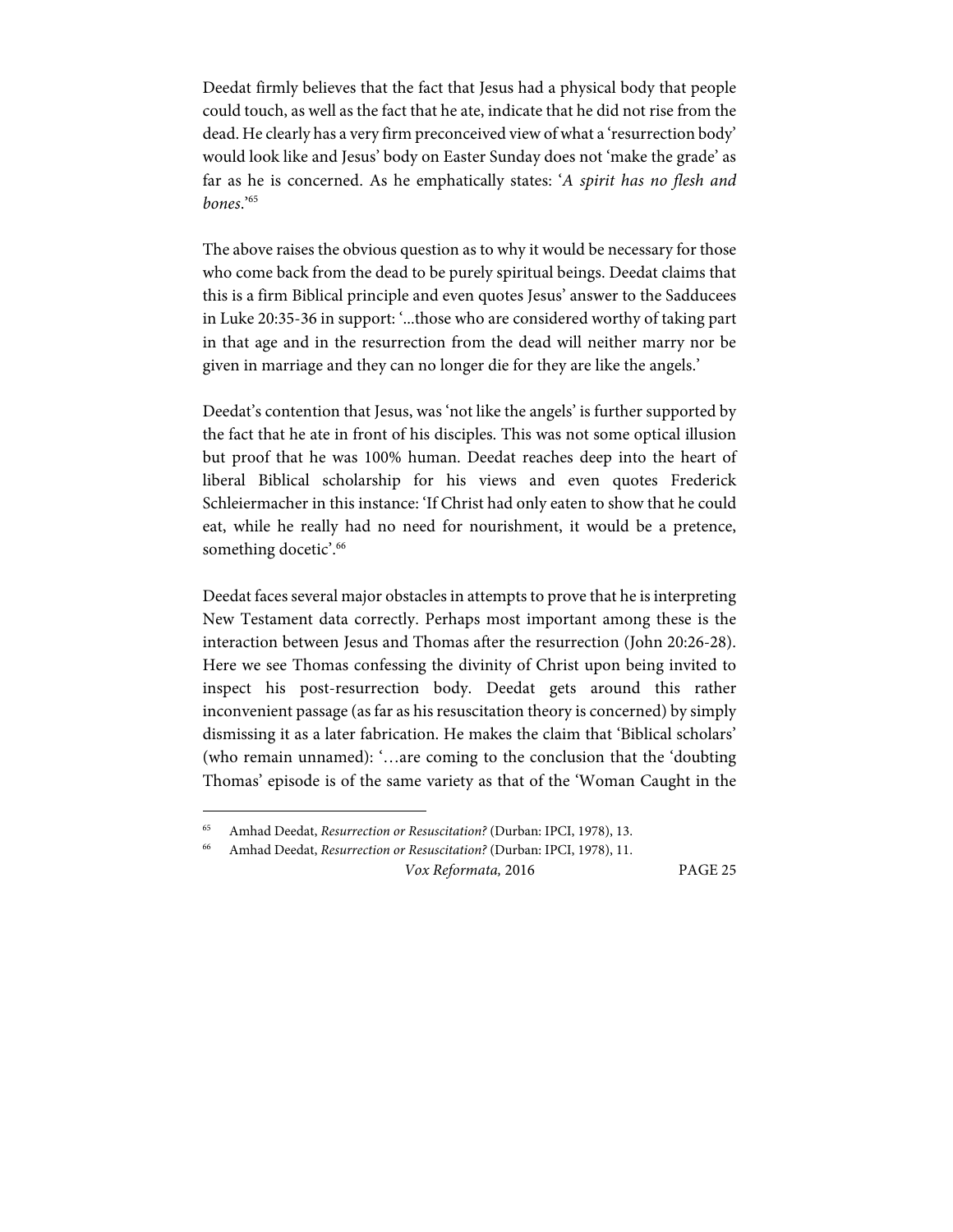Act', i.e. it is a fabrication. But as the orthodox will not allow this interpolation (John 8:1-11) to be expunged from their versions of the Bible, he exhibits a similar stubbornness in dealing with the verses about 'putting fingers into the print of nails (John 20:28).<sup>367</sup> Curiously not a single reference is provided to back up the claim that scholars are increasingly viewing this passage as an 'interpolation'.

#### **The Sign of Jonah**

1

According to Deedat the strongest argument against the orthodox Christian view of the resurrection is to be found in the so-called 'Sign of Jonah' (Matthew 12:39-40): 'A wicked and adulterous generation asks for a miraculous sign! But none will be given it except the sign of the prophet Jonah. For as Jonah was three days and three nights in the belly of a huge fish, so the Son of Man will be three days and three nights in the heart of the earth.' According to Deedat the Christian interpretation of the resurrection fails this test on two fronts.

Deedat firstly points out that Jonah was alive while he was inside the fish and that he came out alive. According to him 'like Jonah' therefore means that Jesus went into the tomb while still alive:

How was Jesus in the tomb for the same period, dead or alive? Over a thousand million Christians, of every church and denomination give a unanimous verdict of d-e-a-d! Is that like Jonah or un-like Jonah in your language? And everyone whose mind is not confused says that, this is very UN-LIKE Jonah. Jesus said that he would be 'LIKE JONAH' and his infatuated followers day that he was 'UN-LIKE JONAH' Who is lying – Jesus or his followers? I leave the answer to you.<sup>68</sup>

The second way in which Deedat claims the Christian view of the resurrection fails the 'sign of Jonah' test is that Jesus did not spend nearly enough time in

PAGE 26 Vox Reformata, 2016 <sup>68</sup> Amhad Deedat, Crucifixion or Cruci-fiction? (Durban: IPCI, 1984), 67.

<sup>67</sup> Amhad Deedat, Crucifixion or Cruci-fiction? (Durban: IPCI, 1984), 76.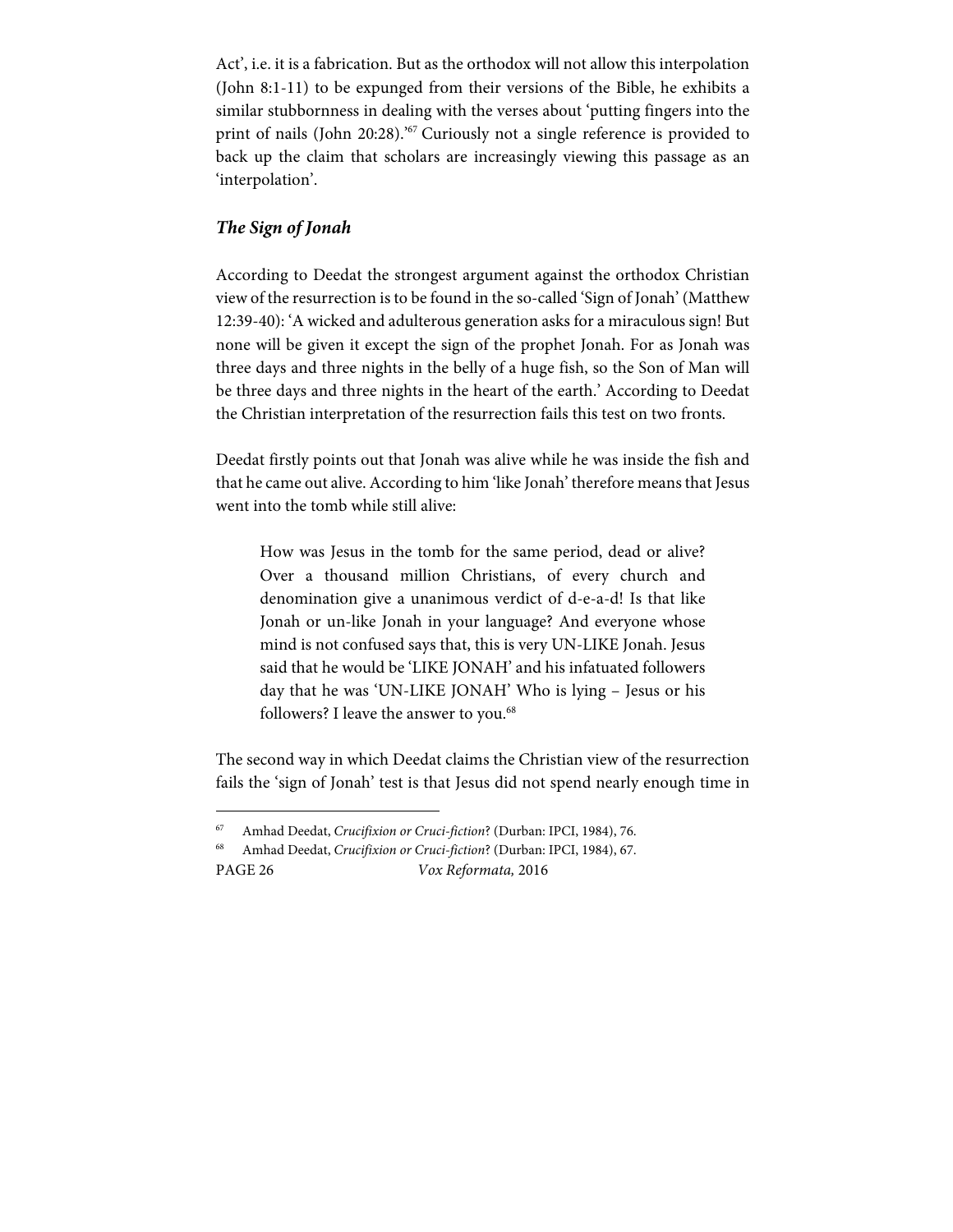the grave: 'You will never, never get three days and three nights as Jesus himself had foretold 'according to the scriptures'. Even Einstein, the master mathematician cannot help you with this.'69 In this case it is perhaps not a 'master mathematician' who should be called on but someone with knowledge of the Old Testament background to the New Testament. The Old Testament is filled with instances of referring to specific periods as a 'day and night' regardless of whether a full 24-hour period was completed. For example in Esther 4:16 we see the queen requesting that no one was to 'eat or drink for three days, night or day.' However, when only two night had passed she went into the king's chamber and the fast was ended (Esther 5:1).

## **The Ascension and Present Status of Jesus**

Deedat accepts that Jesus was raised bodily to heaven and that he will return to play a role during the final judgement. He does not, however, elaborate very much on these beliefs in his works and is simply content to repeat Sunni Islamic orthodoxy as far as the present status of Jesus is concerned. This is a real pity as it avoids the very interesting questions as to why Jesus (a mere man according to Islamic teaching) was spared death and granted a place with Allah while Muhammad, the central human figure in Islam, died and was buried.

# **Preliminary Responses to Deedat's Treatment of the Life and Ministry of Jesus**

The purpose of this article is not to provide a comprehensive refutation of all the arguments listed above but rather to furnish the reader with an overview of Deedat's views on the life and ministry of Jesus. Views that continue to influence Muslims to this day in their thinking on Christianity. It would, however, be proper to make a few preliminary remarks as to the outlines of a possible response from a Christian perspective. These remarks will mainly be focussed on Deedat's methodology in interpreting the Bible.

 $\overline{a}$ 

Vox Reformata, 2016 PAGE 27 Amhad Deedat, Crucifixion or Cruci-fiction? (Durban: IPCI, 1984), 71.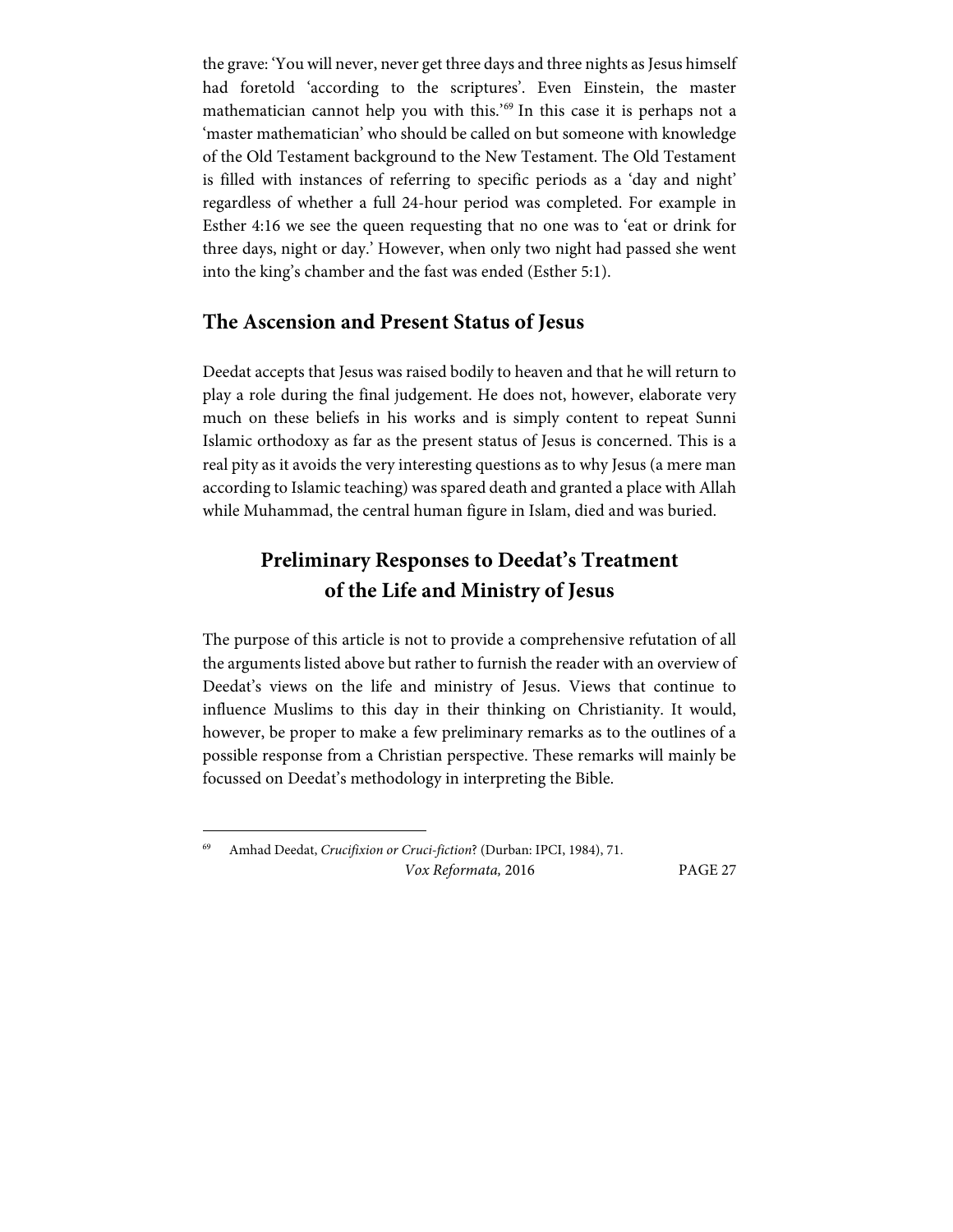**Exegesis vs. Eisegesis:** It should be clear from the analysis presented above that Ahmed Deedat had a very specific, and in some ways very unique, take on the life and ministry of Jesus. What is very clear, however, is that he framed his Christology with certain presuppositions firmly in place. Chief among these is the belief that the Qur'anic version of the events should be accepted without question. This means that, while we are ostensibly taken on a journey through the Gospels, what we are left with is nothing more than the Jesus of Islamic tradition. It, therefore, seems as if all of his study of the Bible merely brought Deedat to the positions that he already accepted as a Muslim. It could, therefore, be claimed that Deedat is simply engaged in a process of eisegesis in his treatment of the Biblical text.

**Ignoring standard exegetical tools.** During his lifetime Deedat was often touted as 'the foremost Muslim scholar of the Bible'. Yet we see precious little evidence of careful exegesis in his works. Multiple instances can be cited of where the original languages are ignored and where conclusions are instead based on translations. There is, indeed, precious little evidence that Deedat knew either Hebrew or Greek to the level required for scholarly interaction with the Biblical text. We can, furthermore, also note several instances where basic exegetical steps (e.g. taking literary and historical context into account) are not followed. Instead Deedat all too often reaches for the interpretation that is most amenable to a Muslim understanding of the text.

**Are the Gospels authoritative or not?** Deedat has written several works questioning the authority of the Bible and claiming that what Christians read today bears little relation to the original 'Injil' (a book supposedly given to Jesus by Allah). Yet some of his other books, including those profiled here, use the Gospels in an attempt to 'prove' that Jesus was a good Muslim who did not die on the cross. This leaves Deedat in a classic 'having your cake and eating it position'. Wherever he can present elements of the Gospel in ways that concur with Islamic views he will incorporate it into this books, only to reject those elements that cannot be harmonised with his arguments (cf. his blithe dismissal of Thomas' 'My Lord and my God' statement as a later interpolation). Are we, therefore, to assume that the Gospels are only reliable in as far as they

PAGE 28 Vox Reformata, 2016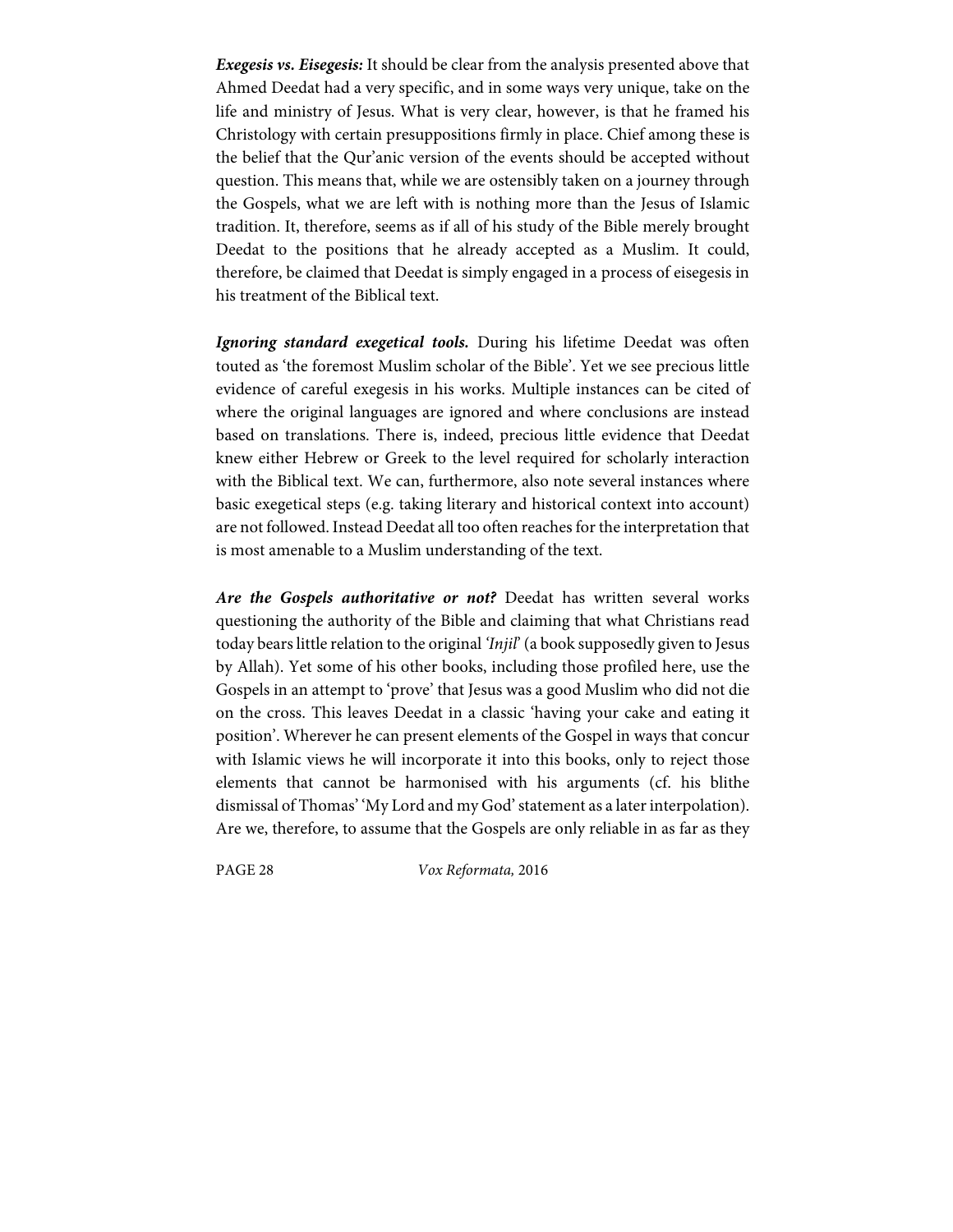agree with Islamic doctrine and unreliable where they do not? This seems indeed to be the hermeneutical key consistently employed by Deedat.

**The double standard implicit in Deedat's use of 'Higher Criticism':** In his works Deedat leans heavily on liberal Biblical scholarship with Rudolf Bultmann getting pride of place as a scholar whose views on the historicity of the New Testament is accepted without question. There is no indication in Deedat's works that the higher critical findings that he presents as incontestable are fiercely disputed by more conservative scholars or are in some cases thoroughly discredited. What is, perhaps, even more troubling is that Deedat has no issue with accepting without question much later material (i.e. the Qur'an's testimony about Jesus) without so much as even a passing enquiry as to whether this is historically accurate. If Deedat allowed the same kind of questions to be asked about the Qur'an's view of Jesus he would quickly be confronted by the fact that much of it is based on a thoroughgoing misunderstanding of Christian doctrine and that certain events or discourses can be traced directly to apocryphal material. Yet these insights never intrude into his works. The guiding principle seems to be: Question the historical reliability of the canonical Gospels (even though they were written within a generation of the life of Jesus) but accept without question the testimony of the Qur'an (written hundreds of years after the events and clearly drawing on later apocryphal sources).

## **Conclusion**

It is hoped that this article has helped the reader to come to grips with the views on Christology of one of the most influential Muslim apologists of recent memory. This is vitally important as these views continue to influence Muslim views of Christianity into the 21<sup>st</sup> century. It is, furthermore, hoped that some of the preliminary responses listed above will help Christians seeking to share the Gospel with followers of Islam to formulate their own responses that will powerfully challenge the objections to the Gospel raised by Deedat and those who followed in his footsteps. It is vital that this be done in order for Muslim people to be confronted with who Jesus truly is instead of being content with the mere human prophet they encounter in the Qur'an. Kenneth Cragg's words